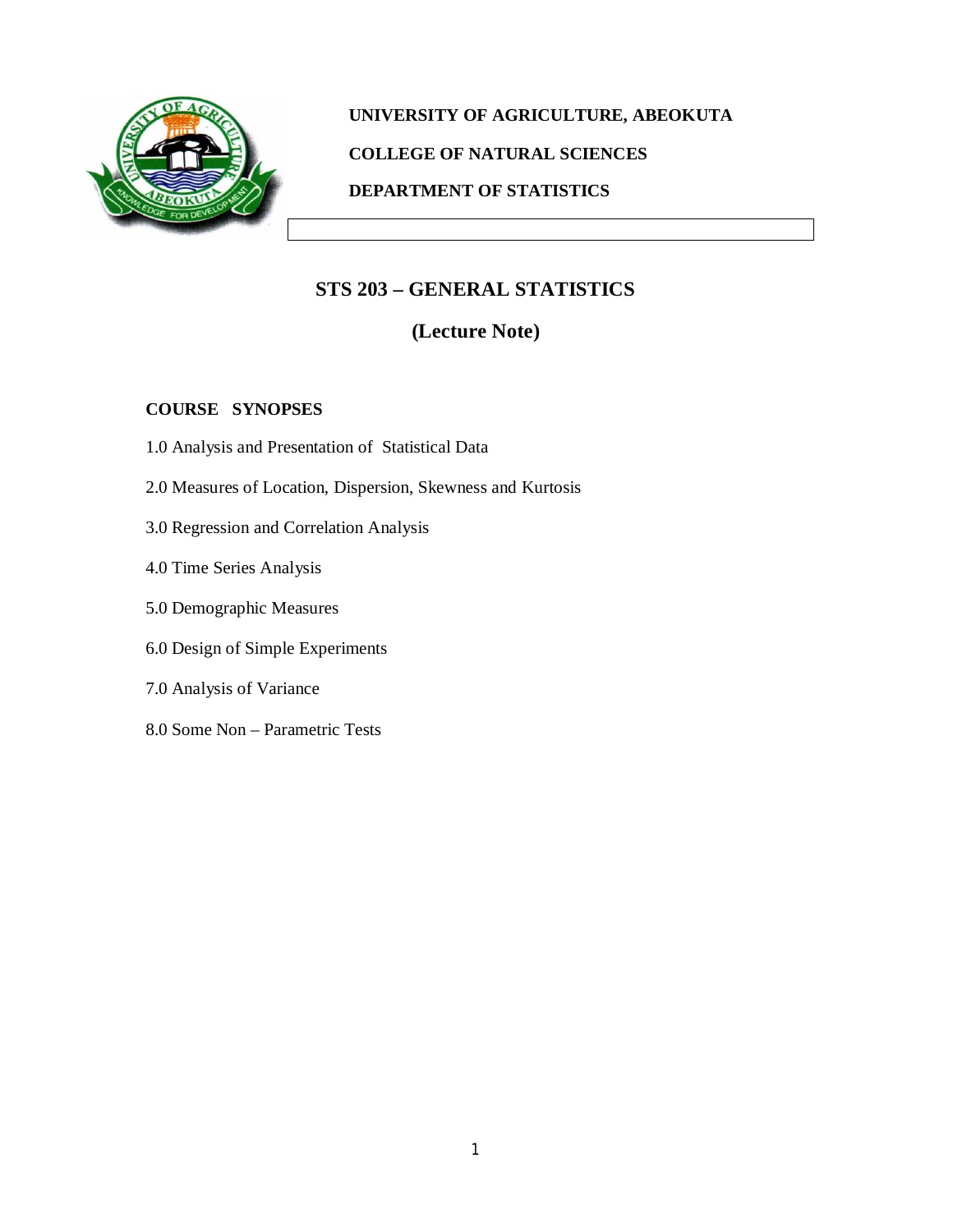## **ANALYSIS AND PRESENTATION OF STATISTICAL DATA**

#### *Definition*

Statistics is the scientific method for collecting, organising, presenting and analysis of data, for the purpose of making reasonable decisions and drawing valid conclusion on the basis of such analysis.

#### *Importance/Uses*

- 1. Indispensable to research and development.
- 2. Applied in all discipline and areas of human endeavours.
- 3. Useful in short and long term range planning.

 4. Serve as basic inputs in policy and programme formulation, implementation and evaluation.

#### *Misuses*

- 1. Quoting statistics with complete disregard for its limitations.
- 2. Careless and irrelevant comparison (comparison in the absence of statistics).
- 3. Sweeping generalizations.
- 4. Misleading graphical representation of data.

#### *Divisions of statistics*

- 1. Descriptive Statistics or Deductive Statistics.
- 2. Inferential Statistics or Inductive Statistics.

#### *Basic Statistical Terms*

- 1. Population the totality of object of interest
- 2. Sample a portion of the population selected for enquiry
- 3. Parameter measurable characteristics of the population
- 4. Census the process of obtaining information about the population
- 5. Sample survey the process of obtaining information about the sample
- 6. Statistic measurable characteristics of the sample
- 7. Variable a symbol, such as X, Y, Z, that can assume any of a prescribed set of values, called the **domain** of the variable. If the variable can assume only one value, it is called a **constant**. A variable that can theoretically assume any value between two given values is called **continuous** variable, otherwise it is called a **discrete** variable.

A variable can also be described as **qualitative** when it yields categorical responses, e.g. male or female. It is **quantitative** if it yields numerical responses, recorded on a naturally occurring numerical scale. Quantitative variables could be discrete or continuous.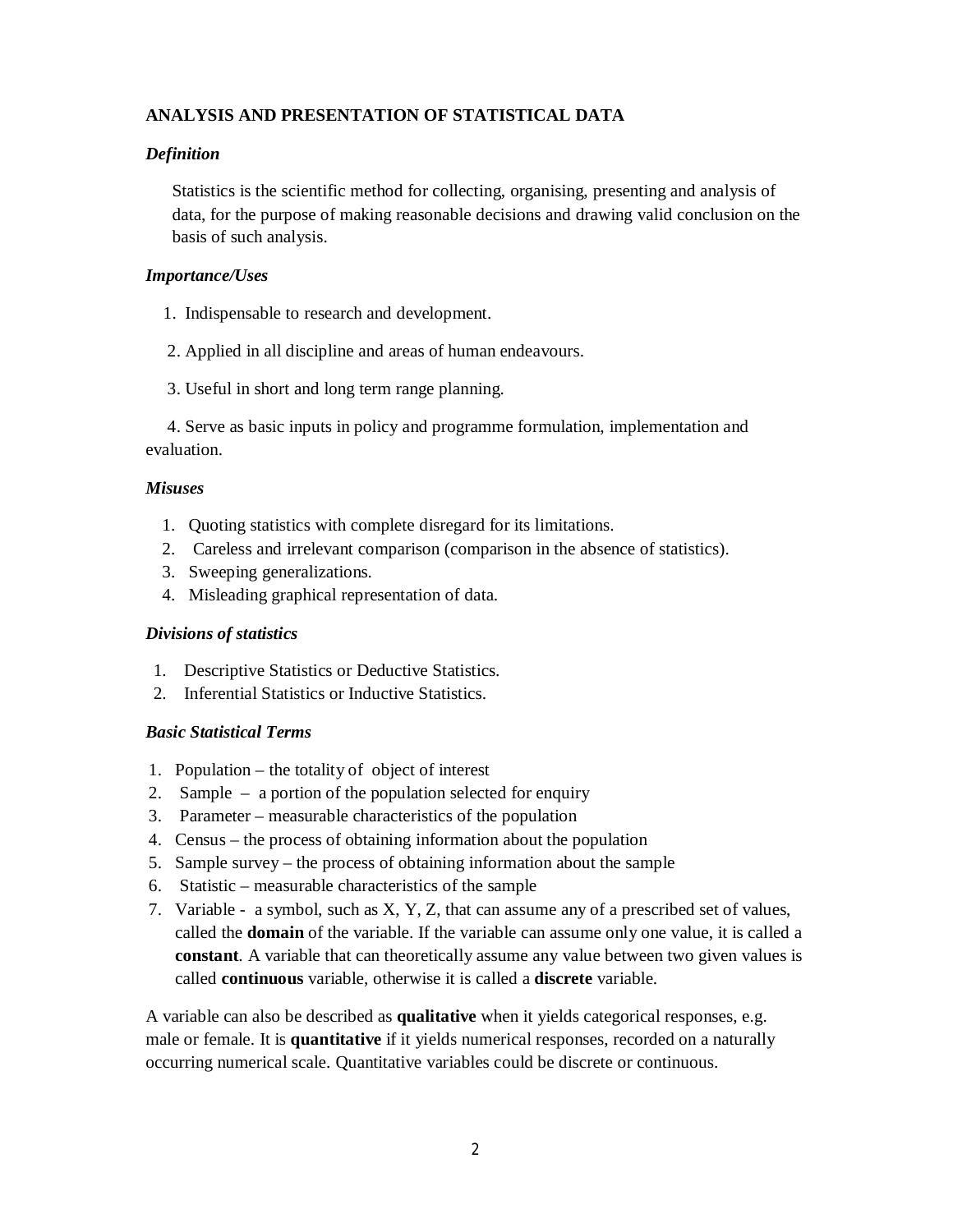#### *Sources of statistical data*

- 1. Primary source / primary data
- 2. Secondary source/ secondary data

#### *Methods of collecting Quantitative primary data*

- 1. Interview method (a) Personal interview
	- (b) Telephone interview
	- (c) Computer assisted interview
- 2. Questionnaire method
- 3. Observation method
- 4. Experimental method

#### *Method of Collecting Qualitative primary data*

- 1. In Depth Interview
- 2. Focus Group Discussion

#### *Scales of measurement*

 Measurement scales are instrument for measuring variables. There are four types of scales on which a variable may be measured:

- 1. Nominal scale merely attempts to assign identities to categories e.g. sex, religion, e.g.
- 2. Ordinary scale ranks ideas or object in an order of priority or preference. Interval between ranks are not equal e.g. strongly agree, disagree, no response e.g.
- 3. Ratio scale have equal intervals, and each is identified with a number e.g. speed length e.g.
- 4. Interval scale similar to ratio scale but lack a true zero. The intervals are equal but the zero is fixed arbitrarily e.g. temperature.

#### *Sources of secondary data*

- 1. Publication and records of government and NGOs
- 2. Journals of universities and research institutes
- 3. Magazines, newsletters and newspaper reports
- 4. Administrative reports
- 5. Internet i.e. www.nigerianstat.gov.ng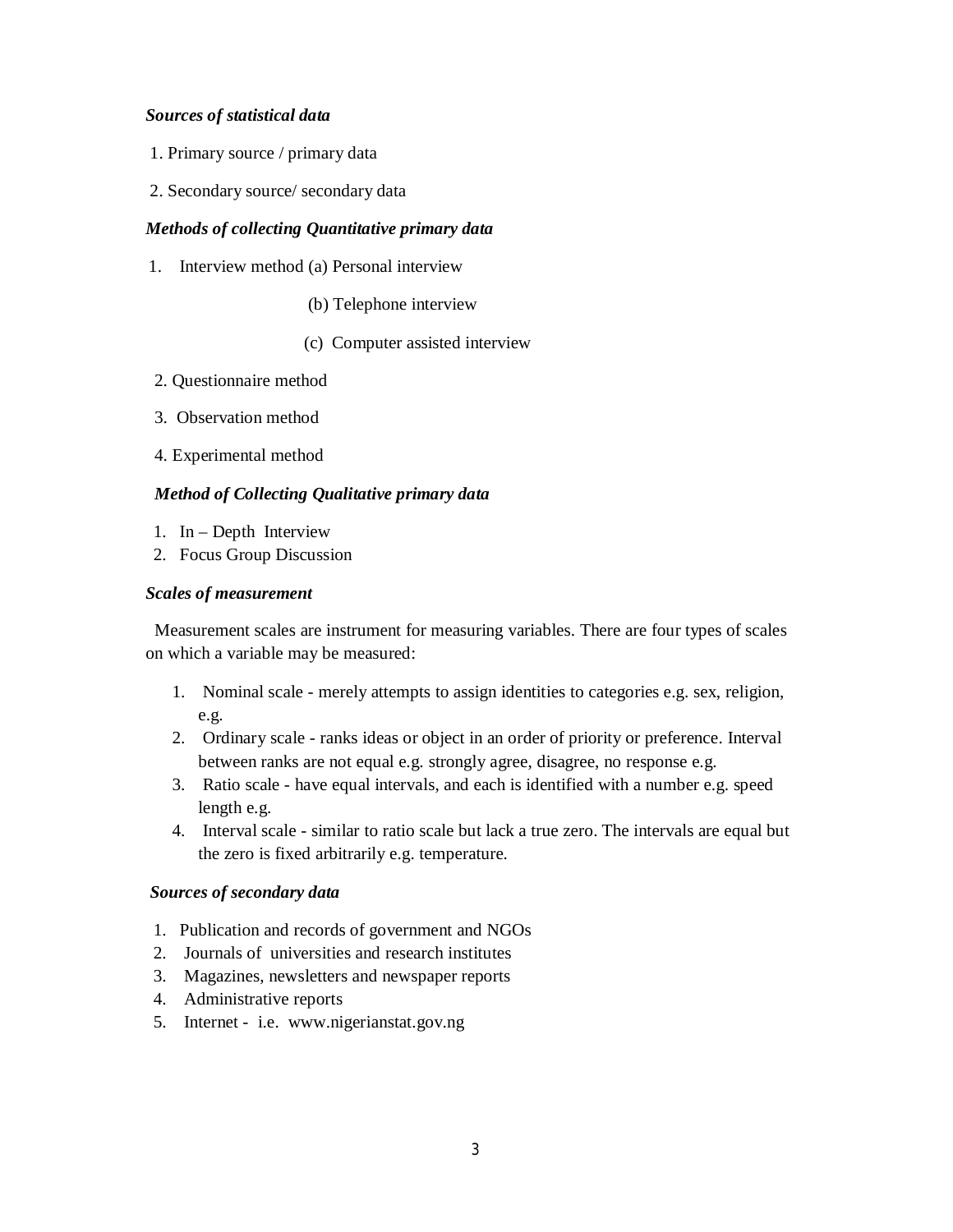#### *Limitations of secondary data*

- 1. Incompleteness
- 2. Irregular publications
- 3. Inaccuracy
- 4. Out datedness

#### *Problems of Data Collection in Nigeria*

- 1. Lack of statistical awareness
- 2. Inadequate funding of statistical agency
- 3. Poor social facilities
- 4. Lack of adequate coordination among data collection agency
- 5. Cultural or religions problems
- 6. Inadequate statistical manpower

#### *Errors in Data Collection*

1. Sampling Errors - occur as a result of making estimates of the population parameter from sample. Basic sources include:

- (I) improper selection of the sample
- (ii) Substitution
- (iii) Faulty demarcation of the sampling unit
- (iv) Errors due to wrong method of estimation

2. Non Sampling Errors - occur as a result of improper observation or recording of sample characteristics. Basic sources include:

- (i) Incomplete coverage
- (ii) Defective method of data collection
- (iii) Interviewer or enumerator's bias
- (iv) No response
- (v) Compilation and tabulation process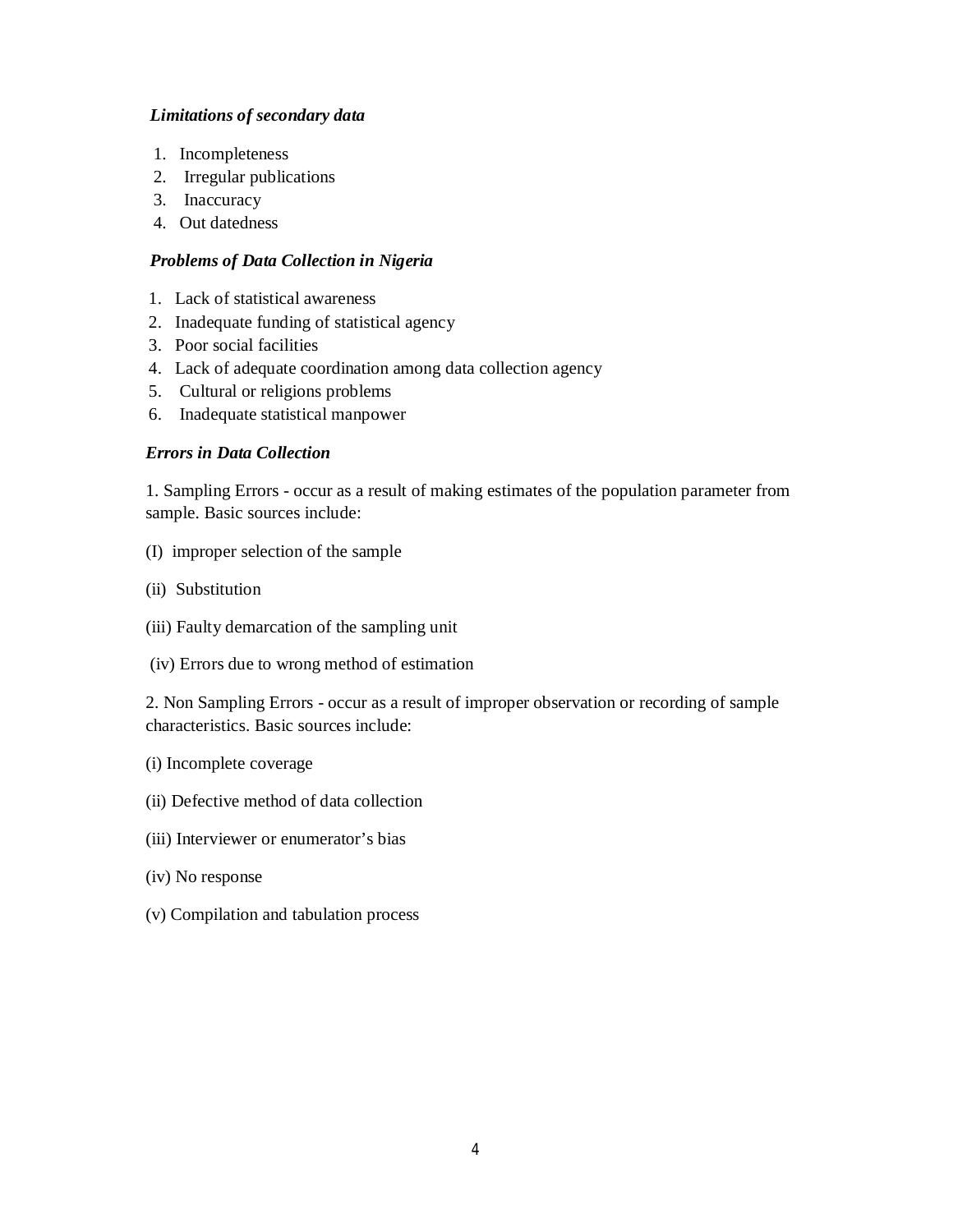#### *Data presentation*

Statistical data can be presented in any three key ways namely, tabular, graphical and diagrammatic presentation of data.

#### *Tabular presentation of data*

- 1. Raw data are collected data that have not been organized numerically. An **array** is an arrangement of raw numerical data in ascending or descending order of magnitude.
- 2. When summarizing large masses of data, it is often useful to distribute the data into **classes**, or categories, and to determine the number of individuals belonging to each class, called the class **frequency**.
- 3. A tabular arrangement of data by classes together with corresponding class frequencies is called a **frequency distribution**, or frequency table.
- 4. Rules for forming frequency distribution
- (i) Find the range i.e. highest value lowest value
- (ii) Find the number of classes required (k)

 $K = \text{Range} + 1$  \* must be discrete value.

Class size

(iii) calculate the upper limit of the first class using the formula:

|                 | $U_1 = L_1 + C -1$ for whole numbers             |
|-----------------|--------------------------------------------------|
| $L_1 + C - 0.1$ | for data with 1 decimal                          |
|                 | $L_1$ + C - 0.01 for data with 2 decimals        |
|                 | $L_1 + C - 0.001$ for data with 3 decimal, e.t.c |

(iv) Form frequency table

#### *Example*

The following relates to the weights of 40 male students in a state university. The data were recorded to the nearest pound. Using a class size of 9, construct a grouped frequency distribution table:

| 138              | 146 | 168 | 146 | 161 |
|------------------|-----|-----|-----|-----|
| 164              | 158 | 126 | 173 | 145 |
| $\overline{150}$ | 140 | 138 | 142 | 135 |
| 132              | 147 | 176 | 147 | 142 |
| 144              | 136 | 163 | 135 | 150 |
| $\overline{125}$ | 148 | 119 | 153 | 156 |
| 149              | 152 | 154 | 140 | 145 |
| 157              | 144 | 165 | 135 | 128 |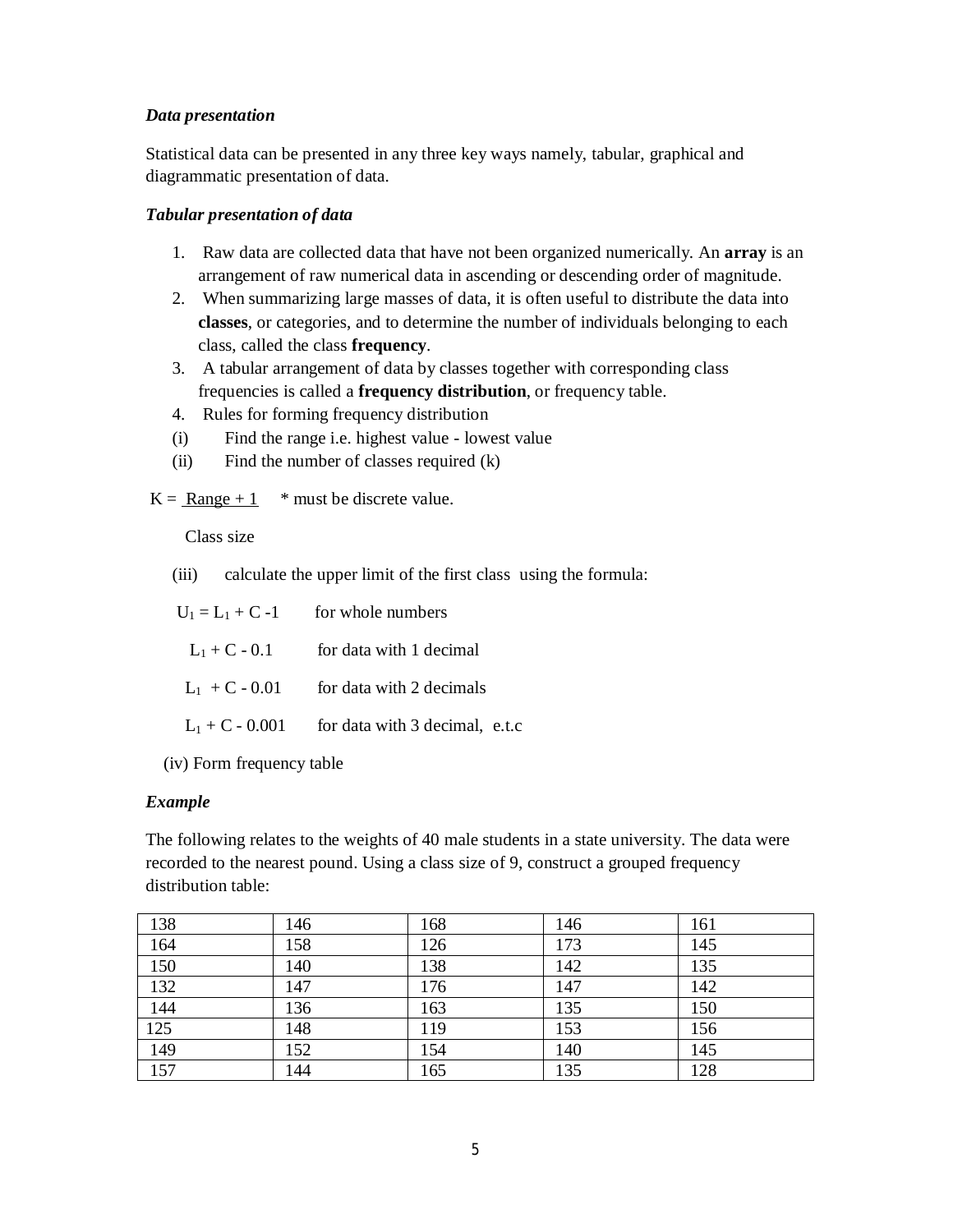*Steps*

- (i) Range =  $176 119 = 57$
- (ii)  $k = \text{Range} + 1 = 57 + 1 = 6.4$  => round up to 7 =>7 classes

$$
C \qquad \qquad 9
$$

(iii)  $U_1 = L_1 + C - 1$ 

| Weights (1b) | Frequency      |
|--------------|----------------|
| 119-127      | 3              |
| 128-136      | 6              |
| 137-145      | 10             |
| 146-154      | 11             |
| 155-163      | 5              |
| 164-172      | 3              |
| 173-181      | $\mathfrak{D}$ |
|              |                |

#### *Terms Associated with Grouped Frequency Distributions*

- 1. class interval symbol defining a class e.g. 128 136
- 2. class limits the end numbers -> lower or upper class limits or end points of a class
- 3. class boundaries obtain by manipulating  $\pm 0.5$

 $\pm$  0.5 for whole numbers

- $\pm$  0.05 for data with 1 decimal
- $\pm$  0.005 for data with 2 decimals
- $\pm$  0.0005 for data with 3 decimals
- 4. Class size or width the differences between lower and upper class boundaries
- 5. Class mark or midpoint the average of class limits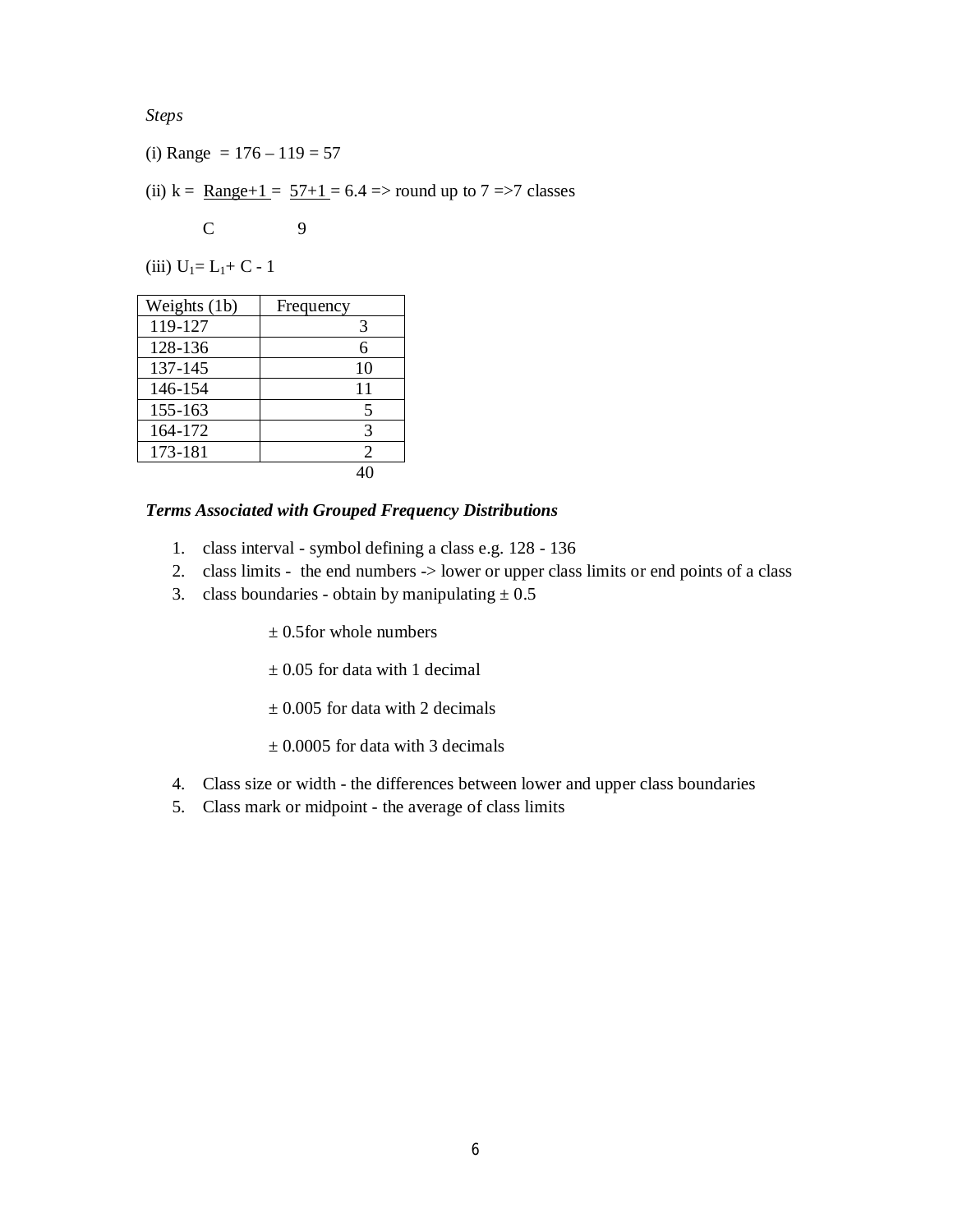| Class       | f  | class mark        | class boundaries | Rf   | Cf |
|-------------|----|-------------------|------------------|------|----|
|             |    | (X <sub>j</sub> ) |                  |      |    |
| 119 - 127   | 3  | 123               | $118.5 - 127.5$  | 7.5  | 3  |
| $128 - 136$ | 6  | 132               | $127.5 - 136.5$  | 15   | 9  |
| 137 - 145   | 10 | 141               | $136.5 - 145.5$  | 25   | 19 |
| $146 - 154$ | 11 | 150               | $145.5 - 154.5$  | 27.5 | 30 |
| $155 - 163$ | 5  | 159               | $154.5 - 163.5$  | 12.5 | 35 |
| $164 - 172$ | 3  | 168               | $163.5 - 172.5$  | 7.5  | 38 |
| 173 - 181   | 2  | 177               | 172.5 - 181.5    | 5    | 40 |

#### *Graphical Presentation of Data*

Histograms and frequency polygons are two graphical representations of frequency distribution.

*Histogram* - consists of set of rectangles having: (a) bases on a horizontal axis with centres at the class marks and length equal to the class interval sizes, and (b) areas proportional to the class frequencies.

*Frequency polygon* - is a line graph of the class frequency plotted against the class mark. It can be obtained by connecting the midpoints of the tops of the rectangles in the histogram.

#### *Relative Frequency Distribution*

The relative frequency of a class is the frequency of the class divided by total frequency of all classes and is generally expressed as a percentage.

#### *Cumulative frequency distribution or ogive*

Cumulative frequencies are the cumulative totals of successive frequencies of a frequency distribution. The graph of a cumulative frequency distribution is called cumulative frequency polygon or ogive. Cumulative frequency are of the *less than* or *more than* types. The less than type is the more general. In its construction, each cumulative frequency is plotted against the upper class boundaries of the class interval.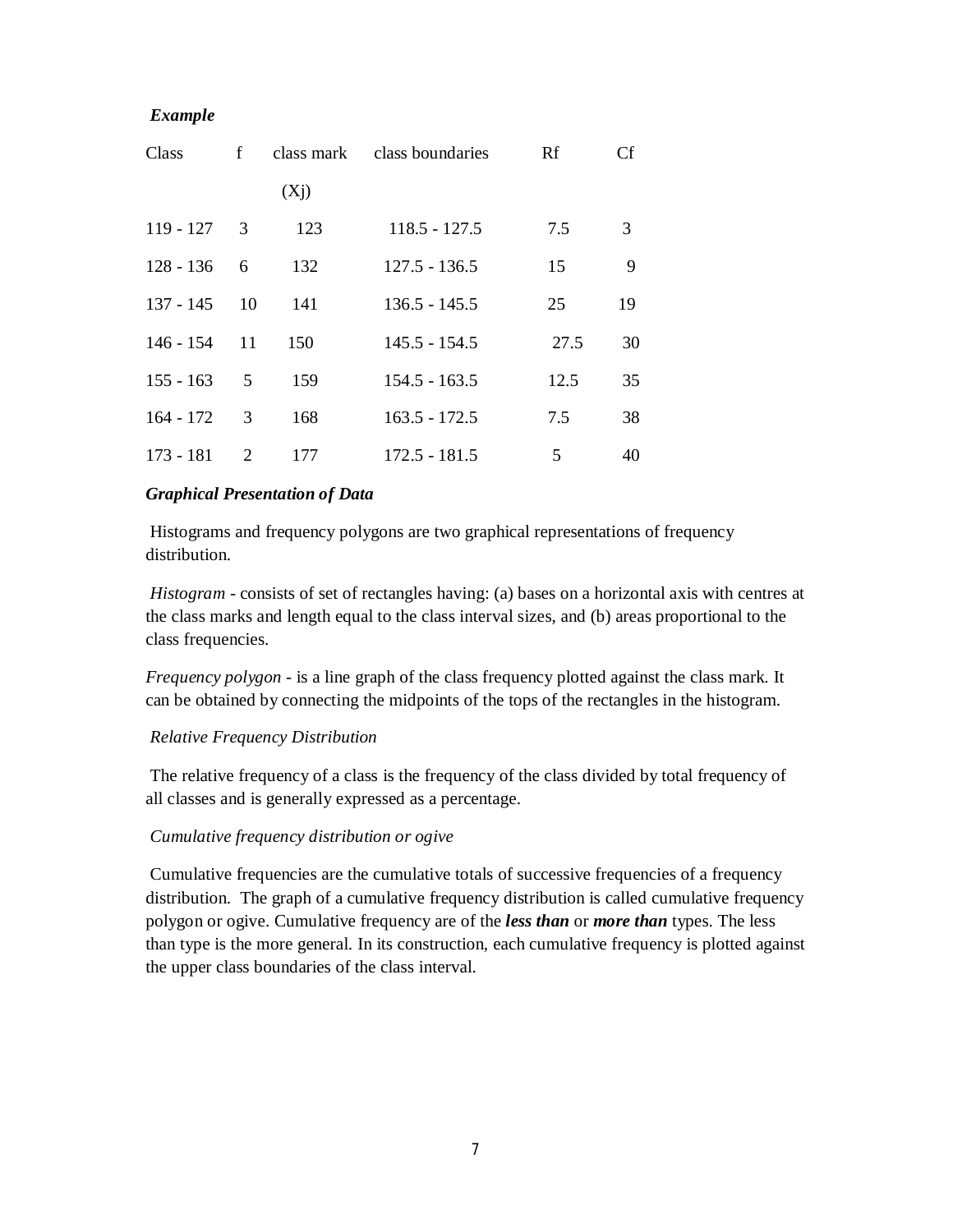### *Diagrammatic presentation of data*

#### *Pie chart*

Pie charts can be defined as a circle drawn to represent the totality of a given data. The circle is also divided into sectors with each sector proportional to the components of the variable it represents.

#### *Bar chart*

Bar charts are simple diagrams that are made up of a number of rectangular bars of equal widths whose heights are proportional to the quantities or frequencies they represent.

#### *Types of Bar Charts*

- 1. Simple bar chart
- 2. Multiple bar charts
- 3. Component bar chart
- (a) Actual component bar chart
- (b) Percentage component bar chart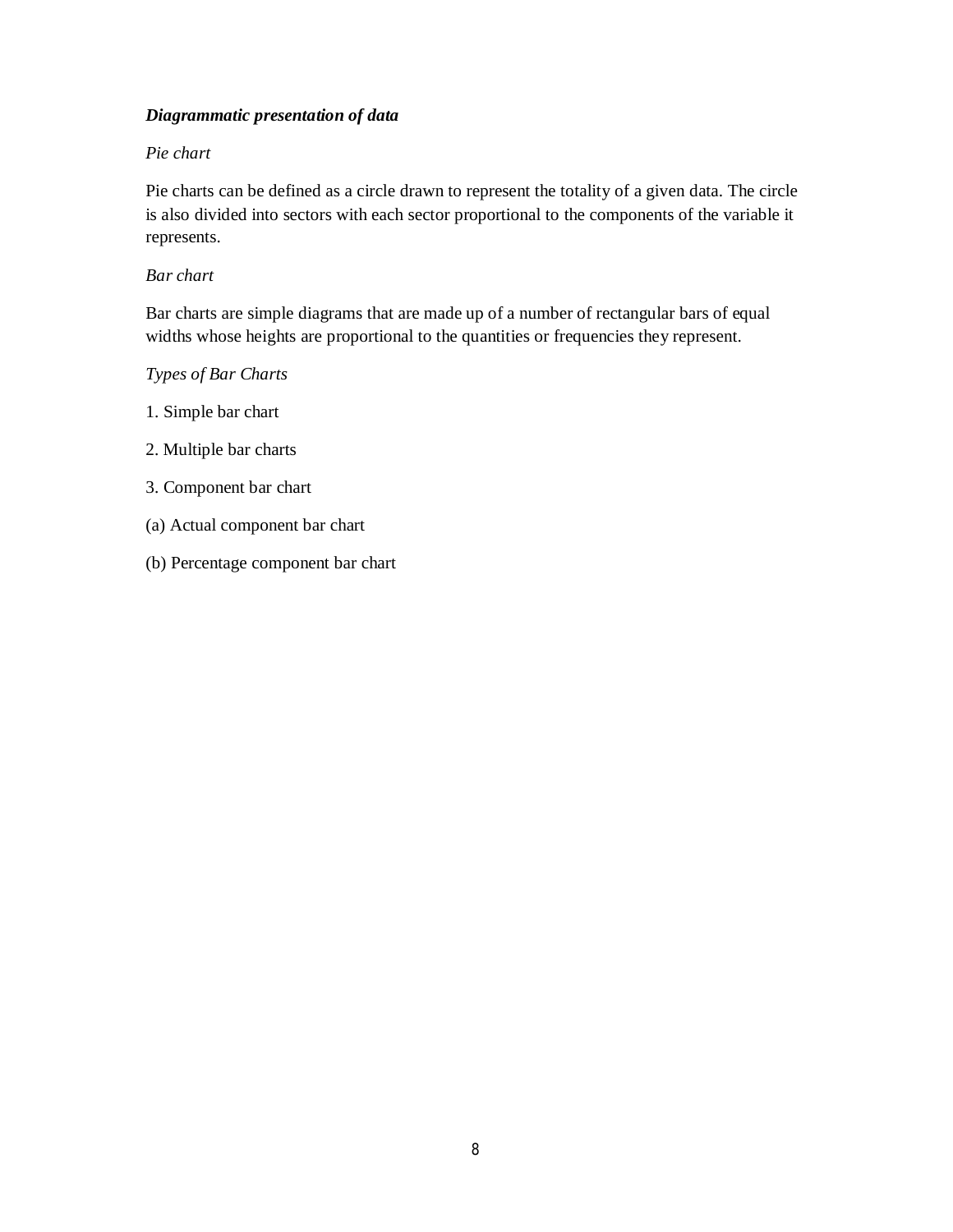#### **MEASURES OF LOCATION, DISPERSION, SKEWNESS AND KURTOSIS**

Quantitative data can be described in terms of three properties namely tendency or location, dispersion or variation and shape. Each of these properties has descriptive measures that describes it i.e. measures of central tendency, measures of dispersion and measures of skewness and kurtosis (shape).

#### **Measures of central tendency**

Measures of central tendency otherwise known as measures of location are simply averages. The most commonly used are the arithmetic mean, mode, median, geometric mean and harmonic mean.

#### *The arithmetic mean*

The arithmetic mean of a set of observations is the sum of observations divided by the number of observations. Thus, for a set of numbers  $x_1, x_2, x_3, \dots, x_n$ .

#### *Example*

Obtain the arithmetic mean for the set of numbers 3,8,4,6, and 7.

AM =  $\Sigma$ X<sub>1</sub> = 3 + 8 + 4 + 6 + 7 = 5.6 N 5

#### *Example*

Marks scored by 50 students in a course are presented below:

| Marks scored<br>No of students |                |          |
|--------------------------------|----------------|----------|
| X                              | $\mathbf f$    | fx       |
| $\overline{0}$                 | 4              | $\theta$ |
| $\mathbf{1}$                   | 6              | 6        |
| $\overline{2}$                 | 48             |          |
| 3                              | 3 <sup>7</sup> | 9        |
| $\overline{4}$                 | 15 60          |          |
| 5                              | 10 50          |          |
| 6                              | 5 30           |          |
| 7                              | $3 \t 21$      |          |
|                                |                | 50 184   |

AM =  $\Sigma$  fx = 184 = 3.68

n 50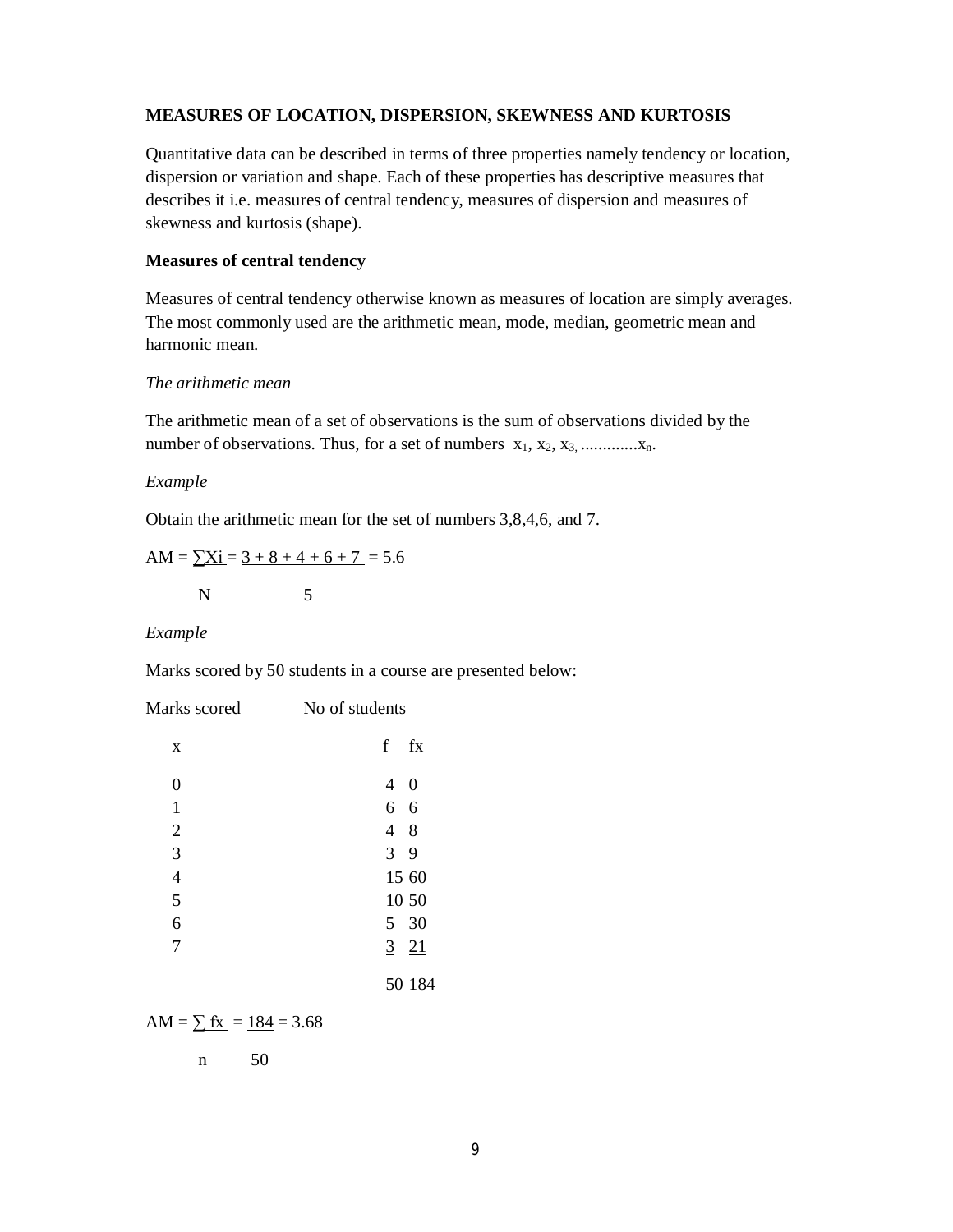Monthly earnings in 000's of naira of 100 workers are presented below:

| Monthly earnings   |            |                 | no of workers (f) |
|--------------------|------------|-----------------|-------------------|
| 4.51 -5.32         |            |                 | 15                |
| $5.33 - 6.14$      |            |                 | 7                 |
| $6.15 - 6.96$      |            |                 | 35                |
| $6.97 - 7.78$      |            |                 | 28                |
| $7.79 - 8.60$      |            |                 | 10                |
| $8.61 - 9.42$      |            |                 | 5                 |
| <b>Long Method</b> |            |                 |                   |
| Class              | f          | $\mathbf{X}$    | fx                |
| $4.51 - 5.32$      |            | 15 4.915 73.725 |                   |
| $5.33 - 6.14$      | $7\degree$ |                 | 5.735 40.145      |
|                    |            |                 |                   |

| Class         | f   | $\mathbf{x}$ | fx      |
|---------------|-----|--------------|---------|
| $4.51 - 5.32$ | 15  | 4.915        | 73.725  |
| $5.33 - 6.14$ | 7   | 5.735        | 40.145  |
| $6.15 - 6.96$ | 35  | 6.555        | 229.425 |
| 6.97 - 7.78   | 28  | 7.375        | 206.5   |
| $7.79 - 8.60$ | 10  | 8.195        | 81.95   |
| $8.61 - 9.42$ | 5   | 9.015        | 45.075  |
|               | 100 |              | 676.82  |

Mean =  $\Sigma$  fx = 676.82 = 6.7682

$$
n\hskip 1.6in 100
$$

## *Short – Method (Coding or Assumed mean method)*

Mean = A + [ $\sum_{n=1}^{\infty}$  $\frac{u}{n}$ ]C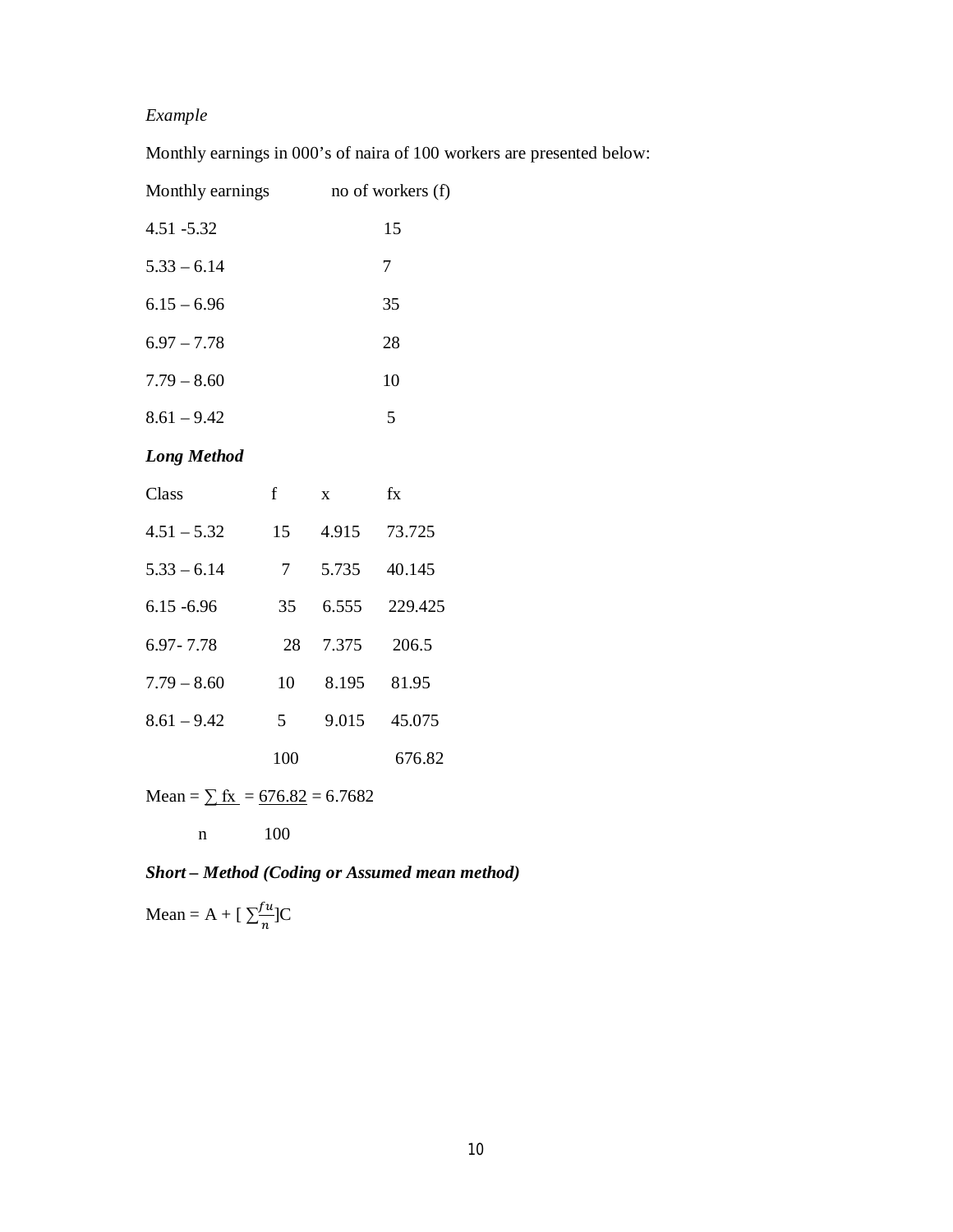| Class                  | f              | $\mathbf{X}$ | <u>u</u>       | fu                                                  |
|------------------------|----------------|--------------|----------------|-----------------------------------------------------|
| $4.51 - 5.32$ 15 4.915 |                |              | $-2$           | $-30$                                               |
| $5.33 - 6.14$          | $\overline{7}$ | 5.735        | $-1$           | $-7$                                                |
| $6.15 - 6.96$          | 35             | 6.555        | $\theta$       | $\overline{0}$                                      |
| $6.97 - 7.78$          | 28             | 7.375        | 1              | 28                                                  |
| $7.79 - 8.60$          | - 10           | 8.195        | 2              | 20                                                  |
| $8.61 - 9.42$ 5        |                | 9.015        | $\overline{3}$ | 15                                                  |
|                        | 100            |              |                | 26                                                  |
|                        |                |              |                | Am = 6.555 x [26] x $0.82 = 6.555 + .2132 = 6.7682$ |

100

#### *The Median*

Median is the middle value. It divides a distribution into two equal parts. To obtain the median from raw data, we must first arrange the data in order of magnitude. That is in form of an array.

Array: 119, 129, 129, 130, 132, 141, 143

 $n = 7$ , median = 4<sup>th</sup> observation, = 130.

Array: 10,3,12,8,15,17,6,13.

3,6,8,10,12,13,15,17.

 $n = 8$ , median =  $10 + 12 = 11$ 

$$
-2\\
$$

Computation of median from grouped frequency table:

Median = L<sub>b</sub> + 
$$
\left[\frac{\frac{n}{2} - \sum f}{\text{fm}}\right]C
$$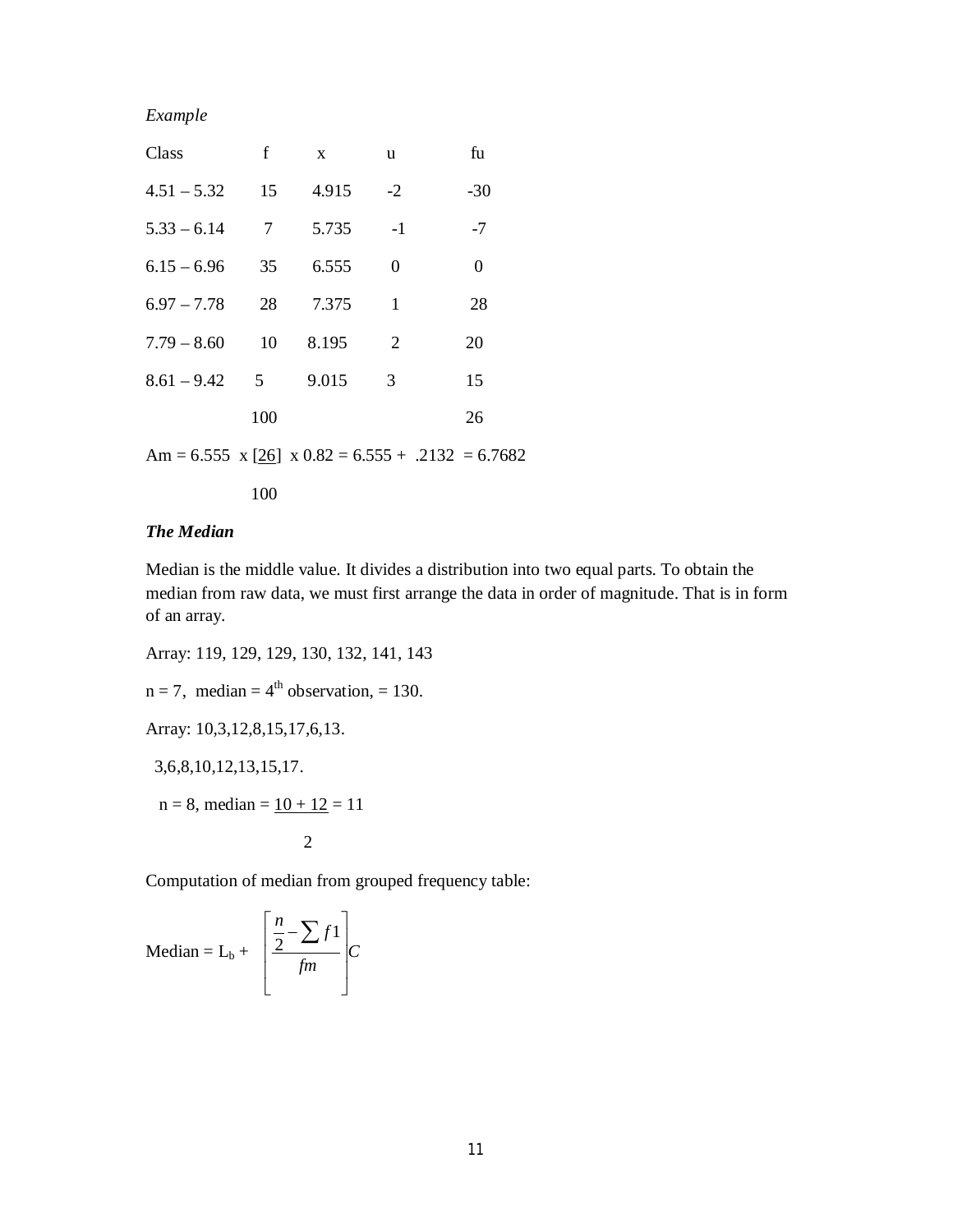| Staff strength | No of companies | <b>Cf</b> |
|----------------|-----------------|-----------|
| $1 - 10$       | 1               | 1         |
| 11-20          | 5               | 6         |
| 21-30          | 10              | 16        |
| $31 - 40$      | 19              | 35        |
| $41 - 50$      | 42              | 77        |
| 51-60          | 10              | 87        |
| 61-70          | 6               | 93        |
| 71-80          | $\overline{4}$  | 97        |
| 81-90          | 2               | 99        |
| 91-100         | $\mathbf{1}$    | 100       |
|                |                 |           |

$$
\begin{array}{c}\n100 \\
\hline\n\end{array}
$$

Median = 
$$
40.5 + \left[ \frac{\frac{100}{2} - 35}{42} \right] x10 = 44.07
$$

#### *The Mode*

The model is simply the item with the highest frequency. A distribution can have more than one model, unimodal - one mode, bimodal - two modes, trimodal - three modes, and multimodal - more than three modes.

Mode from raw data - the mode can be obtained from raw data by simply picking the item that occurs most frequently.

Given 2,8,3,4,2,6,2,4.

Mode =2 since it occurs most frequently.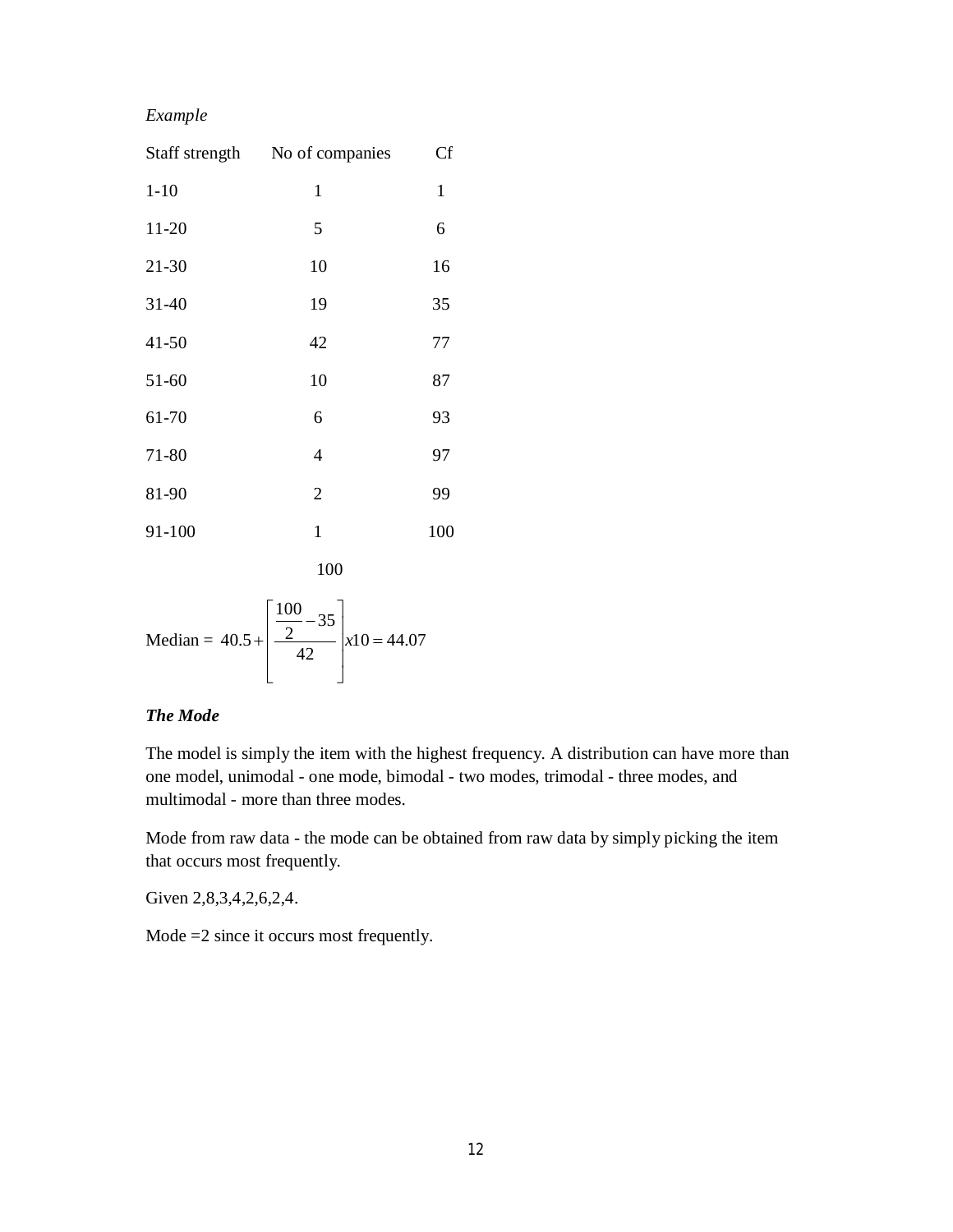Mode from ungrouped frequently table:

Mode  $=$  highest frequency is 6 and the corresponding value of x is 2. Hence, mode is 2.

Mode from grouped frequency table

$$
Mode = Lb + \left[\frac{f1}{f1 + f2}\right]C
$$

*Example* 

Time taken in seconds by 100 different chemical substances to melt when subjected to a particular temporary condition are given below:

Time (in seconds) f

| 4.51-5.32 | 15  |
|-----------|-----|
| 5.33-6.96 | 7   |
| 6.15-6.96 | 35  |
| 6.97-7.78 | 28  |
| 7.79-8.60 | 10  |
| 8.61-9.42 | 5   |
|           | 100 |

Mode = 
$$
6.145 + \left[\frac{28}{28 + 7}\right]X.82 = 6.801
$$

#### *The Geometric mean (Gm)*

Gm of a set of positive numbers  $x_1, x_2, \ldots, x_n$  is the n<sup>th</sup> root of the product of the numbers.

 $Gm = n\sqrt{x1.x2............xn}$ 

It can also be obtained by finding the antilog of the arithmetic mean of the logarithmic values of the variable: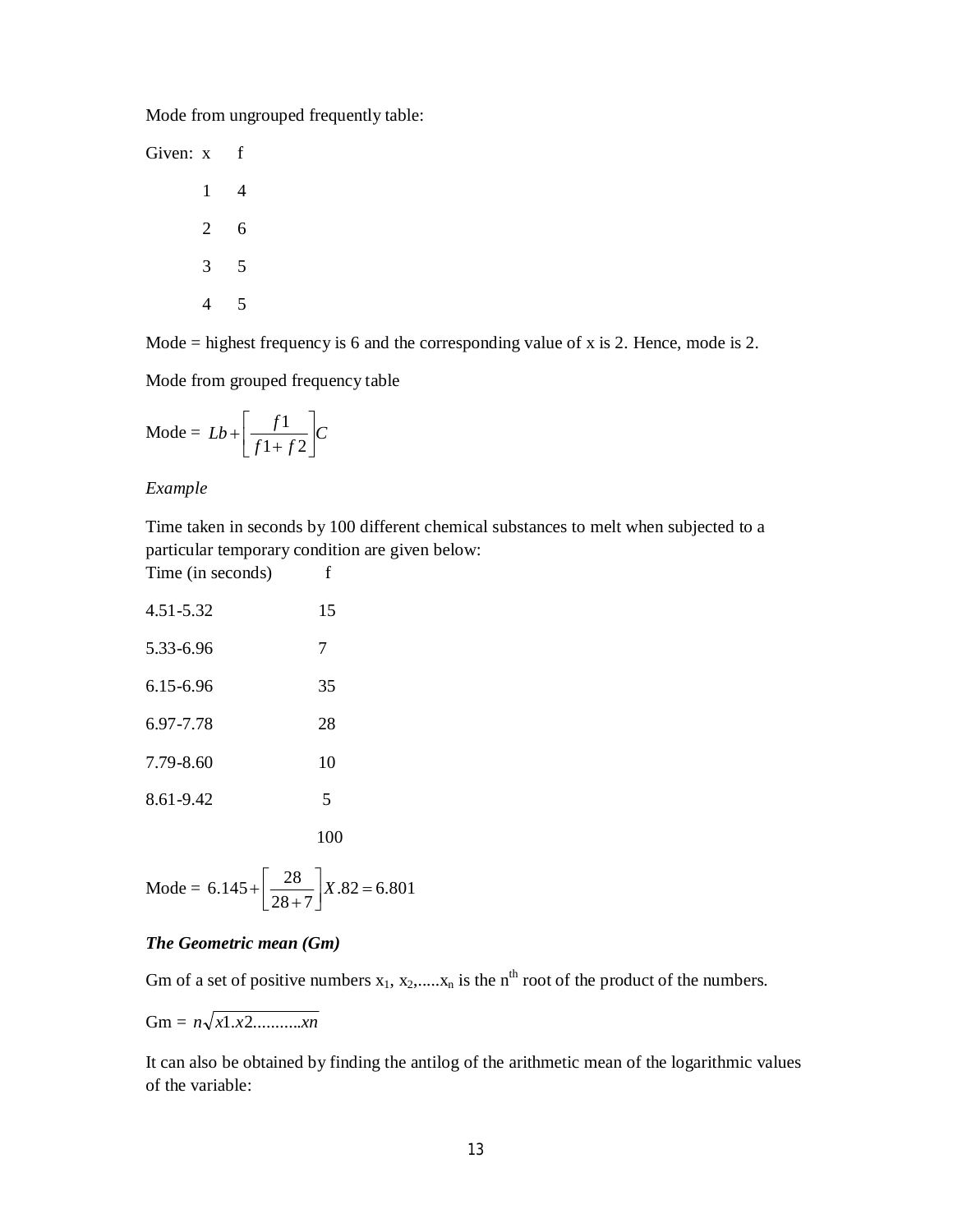Gm= 
$$
\log G = \left(\frac{\sum \log x}{n}\right)
$$

Given: 5,8,10, obtained Gm.

 $log G = (log 5 + log 8 + log 10)/3$  $= (.69897 + .90309 + 1.0000)/3$ 

 $=.86735$ 

$$
Gm = 7.36801
$$

#### *The Harmonic mean*

The harmonic mean of a set of numbers  $x_1, x_2, \ldots, x_n$  is defined as the numbers of values divided by the reciprocals of the numbers.

$$
Hm = \frac{n}{\sum_{x} \frac{1}{x}}
$$

*Example* 

Given: 2,8,7,4 and 5. Obtain the Hm.

$$
Hm = \frac{5}{\frac{1}{2} + \frac{1}{8} + \frac{1}{7} + \frac{1}{4} + \frac{1}{5}} = 4.106
$$

#### *Measures of Non - Central Tendency*

Apart from the median which divides a distribution into 2 equal parts, there are other quantities that divide a distribution into 4, 10 and 100 equal parts i.e

Median 2 equal parts, Quartiles 4 equal parts, Deciles 10 equal parts, and Percentiles 100 equal parts. These quantities are collectively called measures of non - central tendency, positional values, quartiles or fractiles. Positional values can be estimated by formulae or from the ogive. The following formulae are for obtaining positional values:

#### *Quartiles*

$$
Qi = Lb + \left[\frac{\frac{ni}{4} - \sum f}{fq}\right]C, i = 1, i = 2, i = 3
$$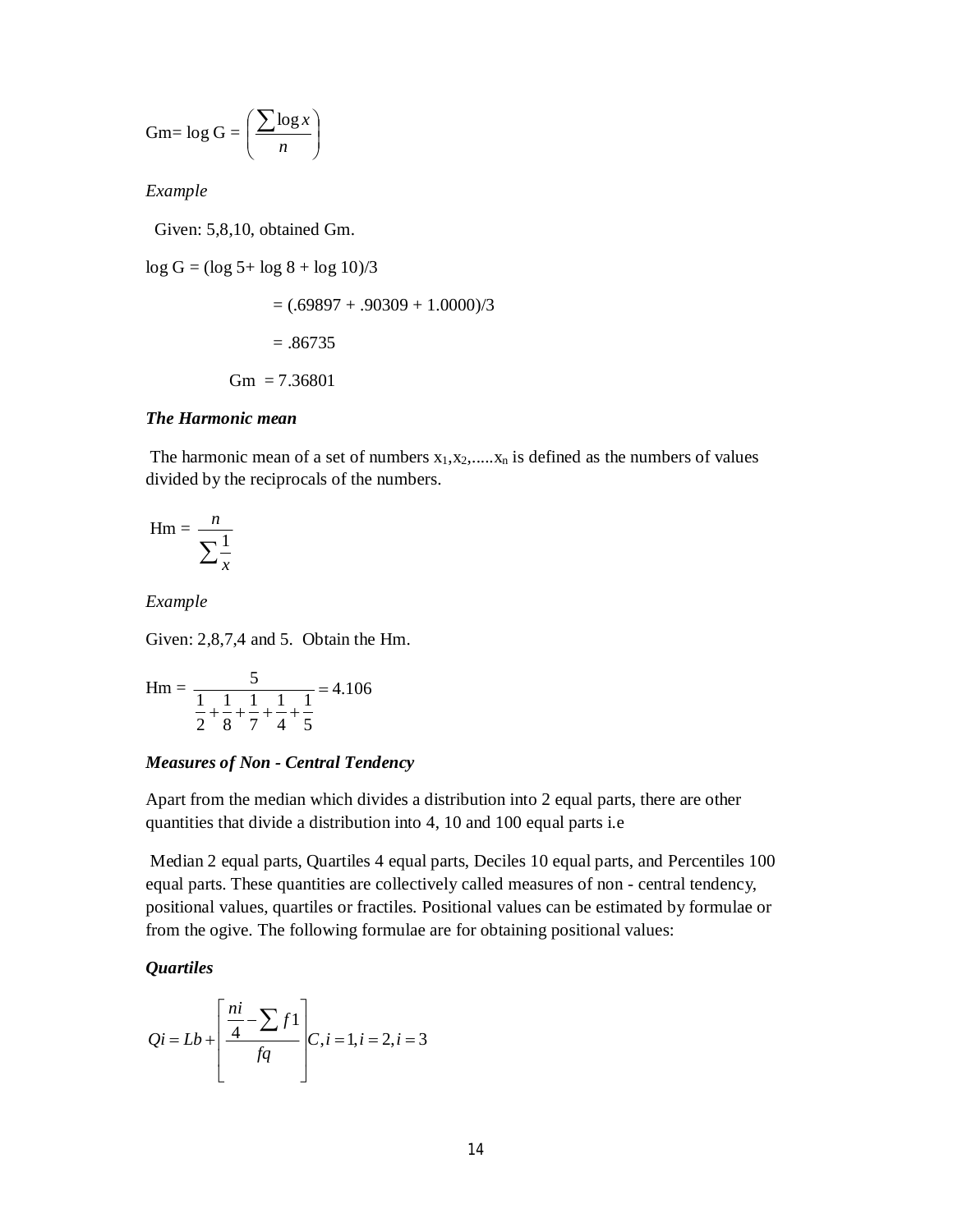*Deciles*

$$
Di = Lb + \left[\frac{\frac{ni}{10} - \sum f}{fD}\right]C
$$

*Percentiles*

$$
Pi = Lb + \left[\frac{\frac{ni}{100} - \sum f}{\frac{fp}{}}\right]C
$$

## *Example*

The distribution of the sum of 40 students in a certain examination is shown below:

| $Score(\%)$ | f              | cf |
|-------------|----------------|----|
| 20-29       | 3              | 3  |
| 30-39       | 6              | 9  |
| 40-49       | 6              | 15 |
| 50-59       | 9              | 24 |
| 60-69       | 7              | 31 |
| 70-79       | 5              | 36 |
| 80-89       | $\overline{4}$ | 40 |
|             | 40             |    |

$$
Q1 = 39.5 + \left[\frac{10 - 9}{6}\right] x10 = 41.2
$$
  
\n
$$
Q3 = 59.5 + \left[\frac{30 - 24}{7}\right] x10 = 68.07
$$
  
\n
$$
D2 = 19.5 + \left[\frac{8 - 0}{3}\right] x10 = 46.17
$$
  
\n
$$
D7 = 59.5 + \left[\frac{28 - 24}{7}\right] x10 = 65.21
$$
  
\n
$$
P90 = 69.5 + \left[\frac{36 - 31}{5}\right] x10 = 79.5
$$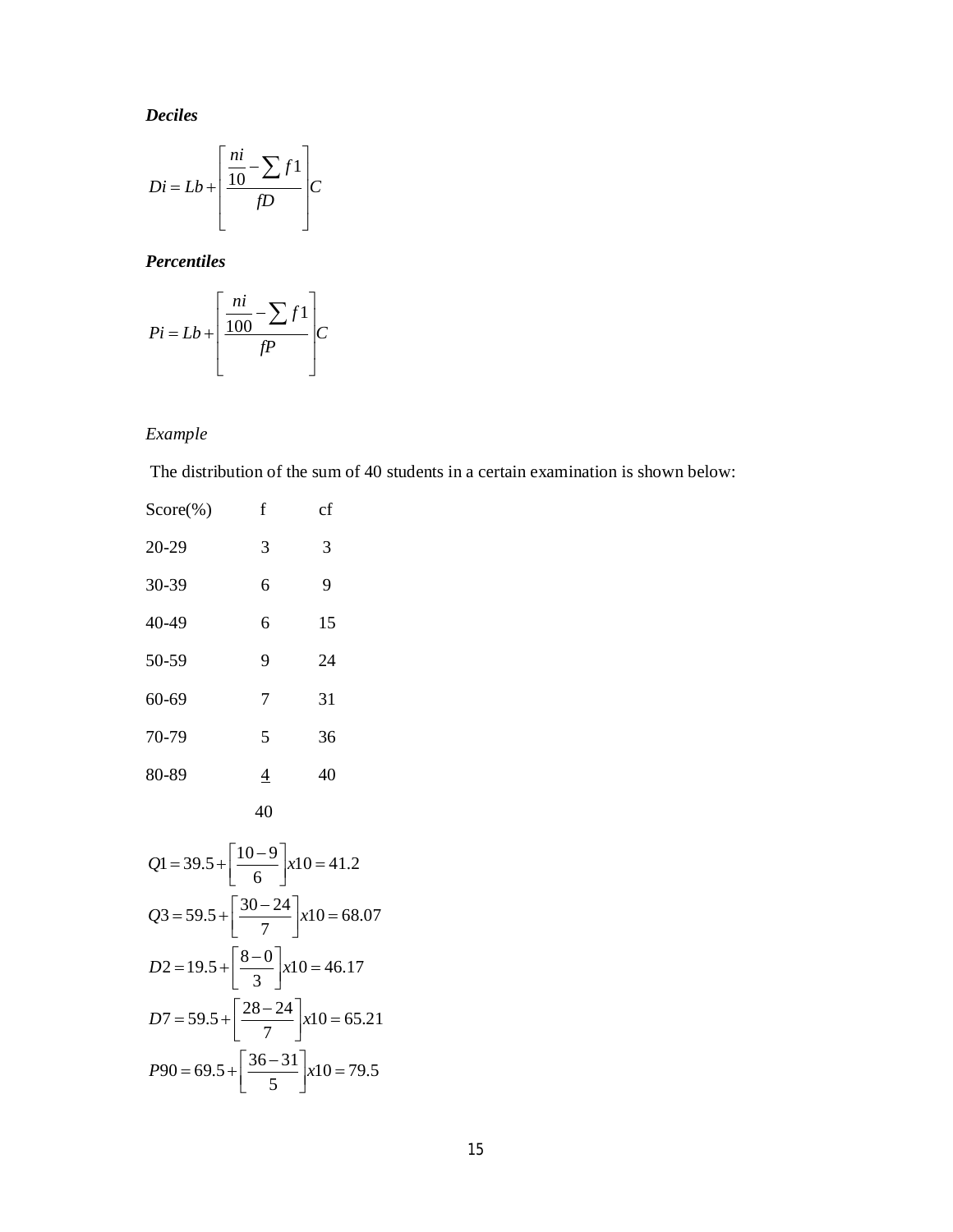#### *Measures of dispersion*

Dispersion is all about the amount of the spread or scatter in a distribution. Measures of dispersion fall into two categories:

*Measures of absolute dispersion*

- (i) Range
- (ii) Quartile deviation
- (iii) Mean deviation
- (iv) Standard deviation and variance

*Measures of relative dispersion*

- (i) Coefficient of quartile deviation
- (ii) Coefficient of mean deviation
- (iii) Coefficient of variation

#### **Range**

It is simply the difference between the largest and the smallest values in a distribution.

#### **Quartile Deviation**

$$
QD = \frac{Q3 - Q1}{2} = \frac{68.07 - 41.2}{2} = 13.435
$$

#### **Mean Deviation**

$$
MD = \frac{\sum |X - \overline{X}|}{n}
$$
 forrawdata  

$$
MD = \frac{\sum f |X - \overline{X}|}{n}
$$
 forfrequencies that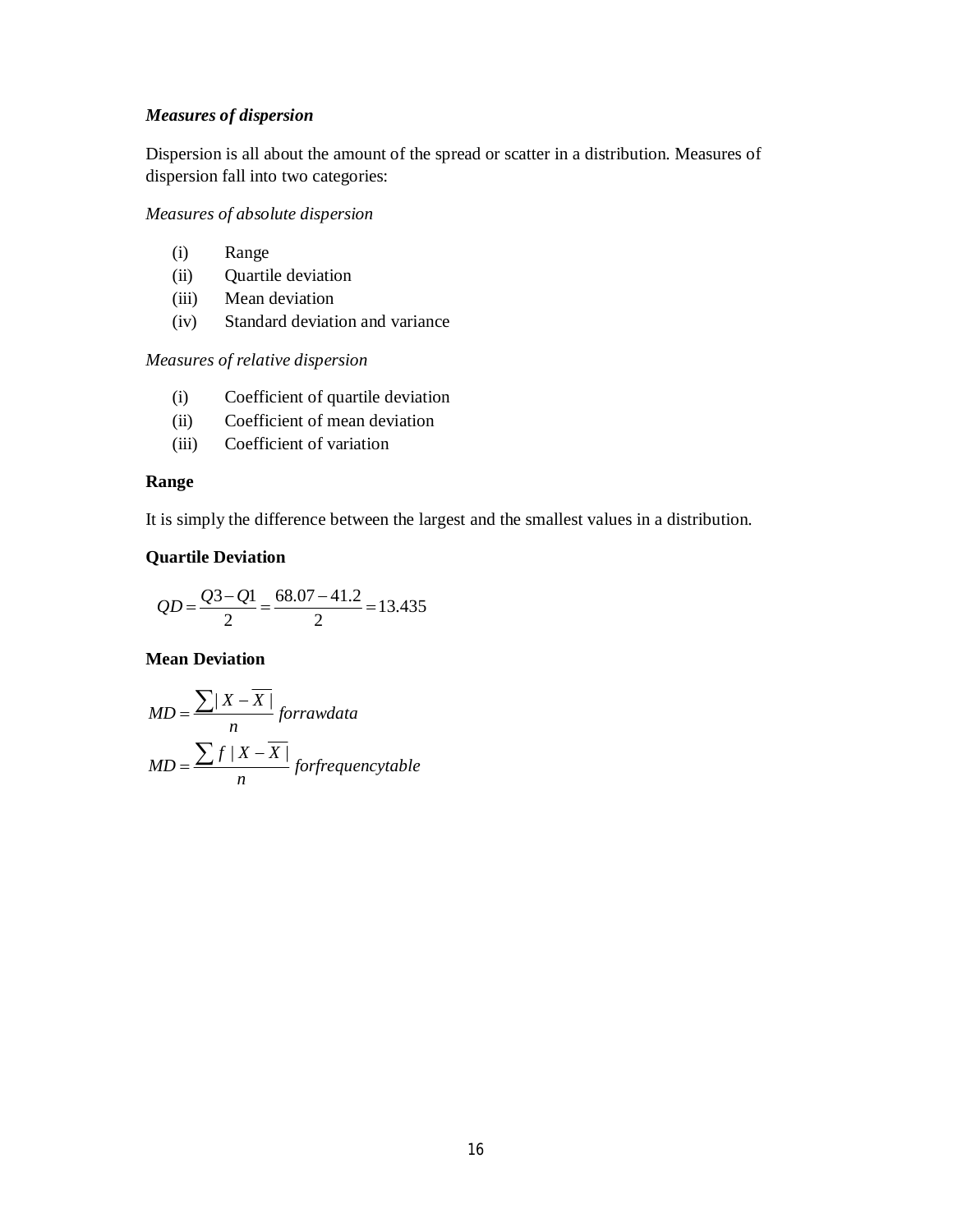| Scores |    |                |                |                  | $X$ f $X-x$   $X-x$   $f  X-x $ fx |            |
|--------|----|----------------|----------------|------------------|------------------------------------|------------|
| 40-44  | 42 | 2              | $-15$          | 15               | 30                                 | 84         |
| 45-49  | 47 | 5              | $-10$          | 10               | 50                                 | 235        |
| 50-54  | 52 | 8              | $-5$           | 5                | 40                                 | 416        |
| 55-59  | 57 | 12             | $\overline{0}$ | $\boldsymbol{0}$ | $\boldsymbol{0}$                   | 684        |
| 60-64  | 62 | 7              | 5              | 5                | 35                                 | 434        |
| 65-69  | 67 | $\overline{4}$ | 10             | 10               | 40                                 | 268        |
| 70-74  | 72 | $\overline{2}$ | 15             | 15               | $\frac{30}{2}$                     | <u>144</u> |
|        |    | 40             |                |                  | 225                                | 2265       |
|        |    |                |                |                  |                                    |            |

$$
\overline{x} = 57, MD = \frac{225}{40} = 5.63
$$

## *Variance and Standard Deviation*

 *forfrequencydata n f x x SampleS dardDeviation S forrawdata n x x SamplesS dardDeviation S forfrequencydata n f x x SampleVariance S forrawdata n x x SampleVariance S* 1 tan ( ) 1 tan ( ) 1 ( ) 1 ( ) 2 2 2 2 2 2 

PopulationVariance(
$$
\sigma^2
$$
) =  $\frac{\sum (x - \mu)^2}{n}$  forrawdata  
PopulationVariance( $\sigma^2$ ) =  $\frac{\sum f(x - \mu)^2}{n}$  forfrequencydata

$$
StdDev(\sigma) = \sqrt{\frac{\sum (x - \mu)^2}{n}} for raw data
$$

$$
StdDev(\sigma) = \sqrt{\frac{\sum f(x - \mu)^2}{n}} for frequency data
$$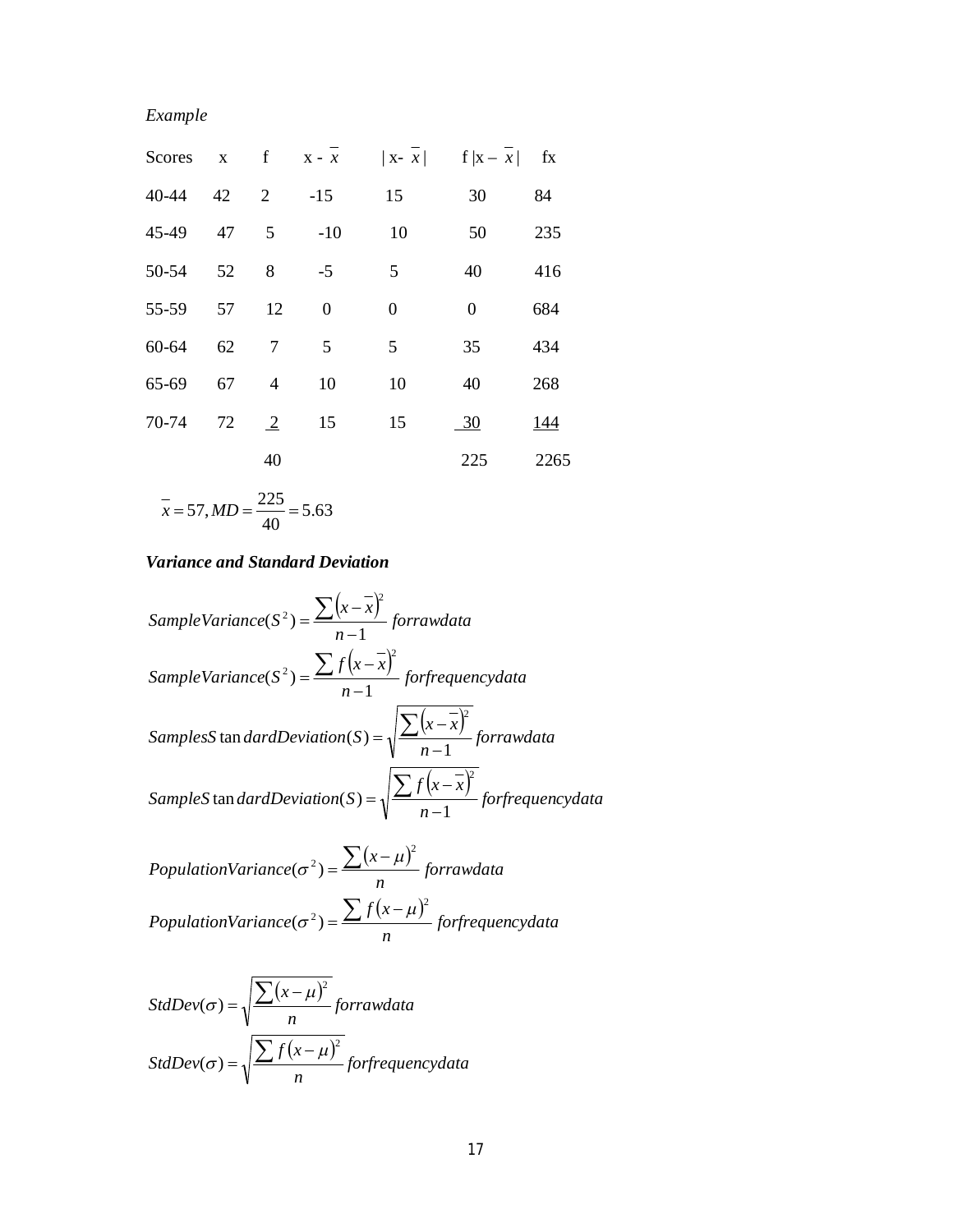*Short cut method*

$$
\sigma^2 = \left[ \frac{\sum fu^2 - \frac{(\sum fu)^2}{n}}{n} \right] C^2
$$

$$
\sigma = \sqrt{\sigma^2}
$$

$$
S^2 = \left[ \frac{\sum fu^2 - \frac{(\sum fu)^2}{n}}{n-1} \right] C^2
$$

$$
S = \sqrt{S^2}
$$

**Note** – For large sample sizes ( $n \ge 30$ ) the population standard deviation formula may be used to obtain standard deviation for sample. In such case, we use the sample mean to replace the population mean.

Example

| Class     | $\mathbf f$    | $\mathbf{X}$   | $\mathbf{u}$ | $u^2$                                                                                                                                                                                                                                                                                                                                                                                                                                                                                                                                                                         | fu        | $fu^2$           |
|-----------|----------------|----------------|--------------|-------------------------------------------------------------------------------------------------------------------------------------------------------------------------------------------------------------------------------------------------------------------------------------------------------------------------------------------------------------------------------------------------------------------------------------------------------------------------------------------------------------------------------------------------------------------------------|-----------|------------------|
| $1 - 10$  | 6              | $5.5 -3$       |              | 9                                                                                                                                                                                                                                                                                                                                                                                                                                                                                                                                                                             | $-18$     | 54               |
| $11 - 20$ | 6              | $15.5 -2$      |              | $\overline{4}$                                                                                                                                                                                                                                                                                                                                                                                                                                                                                                                                                                | $-12$     | 24               |
| $21 - 30$ | 12             | $25.5 - 1$     |              | $\begin{array}{ccc} & 1 \end{array}$                                                                                                                                                                                                                                                                                                                                                                                                                                                                                                                                          | $-12$     | 12               |
| $31 - 40$ | 11             | $35.5 \t 0$    |              | $\mathbf{0}$                                                                                                                                                                                                                                                                                                                                                                                                                                                                                                                                                                  | $\Omega$  | 0                |
| $41 - 50$ | 10             | $45.5 \quad 1$ |              | $\begin{array}{\begin{array}{\small \begin{array}{\small \begin{array}{\small \end{array}}}}\\{\small \end{array}}\\{\small \end{array}}\\{\small \end{array}}{\small \end{array}}{\small \begin{array}{cccc}1\\[-12pt] \end{array}}{\small \begin{array}{cccc}1\\[-12pt] \end{array}}{\small \begin{array}{cccc}1\\[-12pt] \end{array}}{\small \begin{array}{cccc}1\\[-12pt] \end{array}}{\small \begin{array}{cccc}1\\[-12pt] \end{array}}{\small \begin{array}{cccc}1\\[-12pt] \end{array}}{\small \begin{array}{cccc}1\\[-12pt] \end{array}}{\small \begin{array}{cccc}1$ | 10        | 10               |
| $51 - 60$ | $\overline{5}$ | 55.5 2         |              | 4                                                                                                                                                                                                                                                                                                                                                                                                                                                                                                                                                                             | <u>10</u> | $\underline{20}$ |
|           | 50             |                |              |                                                                                                                                                                                                                                                                                                                                                                                                                                                                                                                                                                               | $-22$     | 120              |

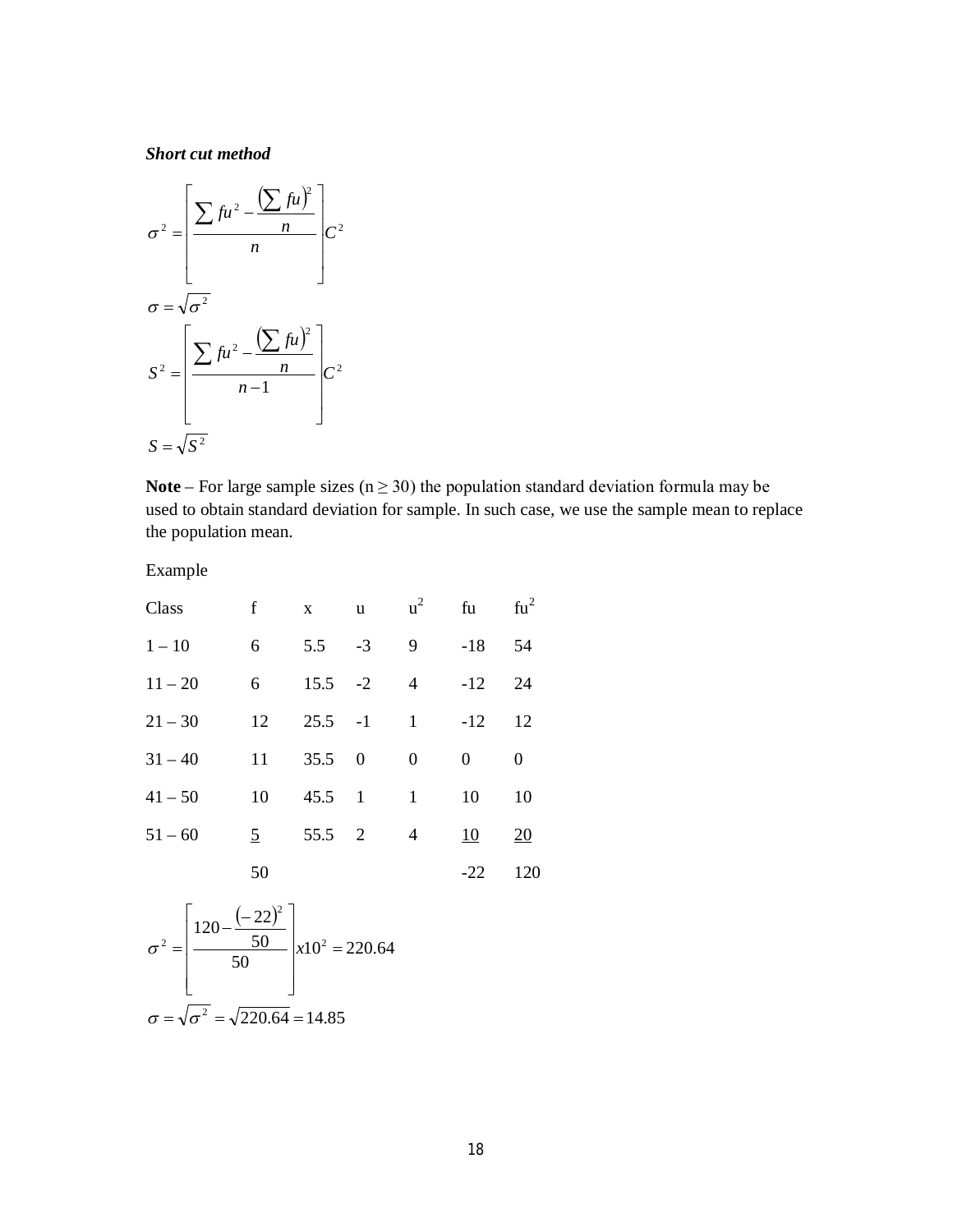#### *Measures of Relative Dispersion*

*Coefficient of Quartile Deviation* 

$$
\frac{Q3+Q1}{Q3-Q1}X100
$$

*Coefficient of Mean Deviation*

$$
\frac{MeanDeviation}{Mean} X100
$$

Coefficient of Variation

 $\frac{\tan\frac{d}{d}}{X}$  (100 *Mean S dardDeviation*

#### *Skewness and Kurtosis*

Before discussing the concept of skewness, an understanding of the concept of **symmetry** is essential. Symmetry is said to exist in a distribution if the high values and the low values balance themselves out in their frequencies i.e. if the smoothed frequency polygon of the distribution can be divided into equal halves. Symmetry does not necessarily mean normality. The reverse is however the case as every normal distribution is symmetrical. **Skewness** on the other hand means lack of symmetry. Skewness can be positive or negative.

#### *Measures of Skewness*

Measures based on tendency

(i) Personian  $1<sup>st</sup>$  coefficient of skewness Sk = *S dardDeviation Mean Mode* tan -(ii) Personian  $2^{nd}$  coefficient of skewness  $Sk = \frac{3(mean - median)}{1 + k}$ 

*s darddeviation* tan

Measures based on positional values

(i) Quartile coefficient of skewness  

$$
Sk = \frac{(Q_3 - 2Q_2 + Q_1)}{(Q_3 - Q_1)}
$$

(ii) Percentile coefficient of skewness

$$
Sk = \frac{(P_{90} - 2P_{50} + P_{10})}{P_{90} - P_{10}}
$$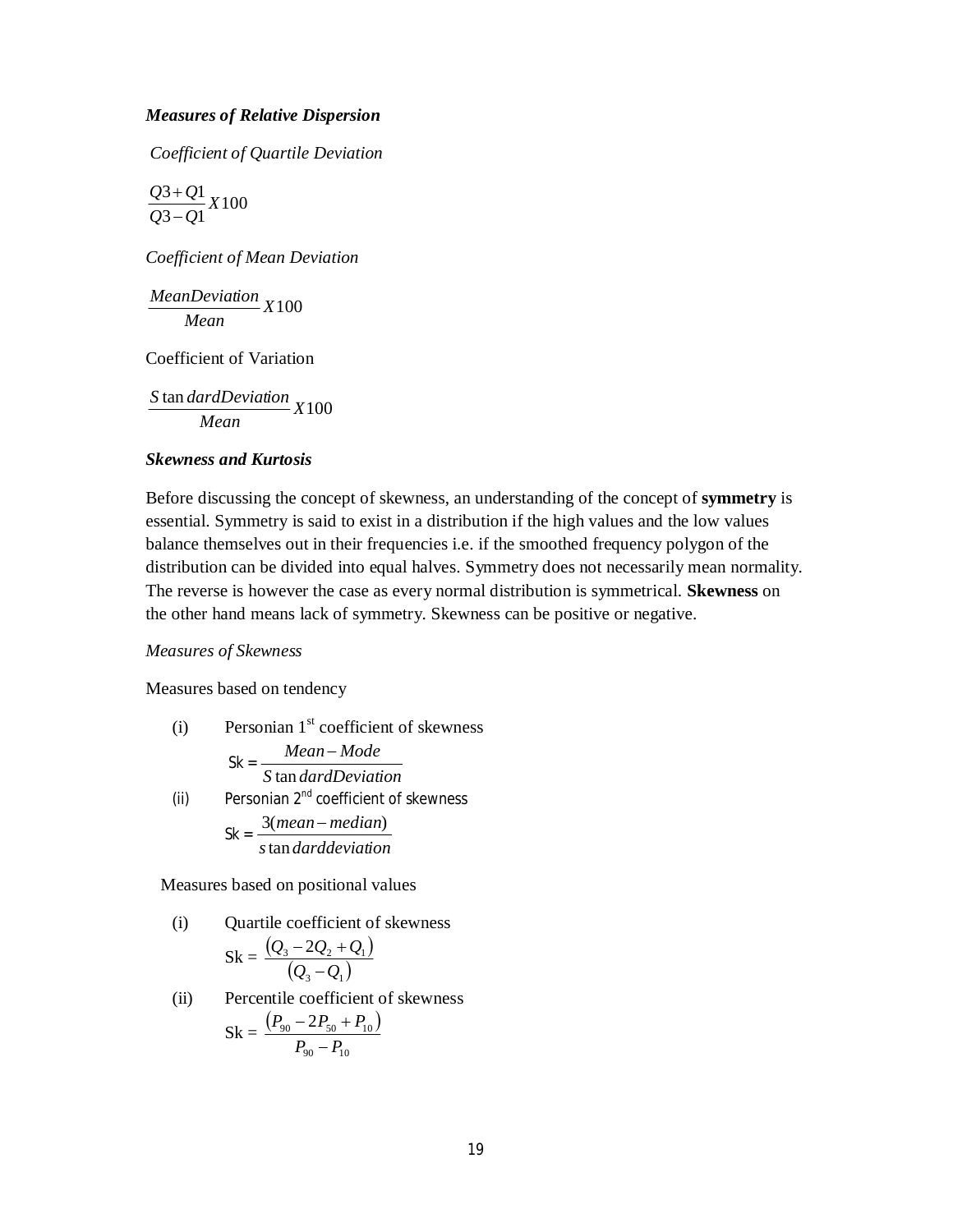#### *Kurtosis*

This is one other indicator of the shape of a distribution. The **kurtosis** of a distribution is its degree of peakedness and it is usually discussed and measured relative to that of normal distribution. A distribution that is peaked as the normal is called **mesokurtic** distribution. When a distribution is more peaked than the normal is called **Leptokurtic** distribution. When a distribution is less peaked than the normal, it is called **platykurtic** distribution.

#### *Measures of kurtosis*

- (i) Moment coefficient of kurtosis  $(Variance)^2$  S<sup>4</sup> 4 2 4 *S m Variance*  $\frac{thCentralMoment}{\sqrt{2}} = \frac{m_4}{\sqrt{2}}$
- (ii) Percentile coefficient of kurtosis

$$
\frac{\frac{1}{2}(Q_3 - Q_1)}{(P_{90} - P_{10})}
$$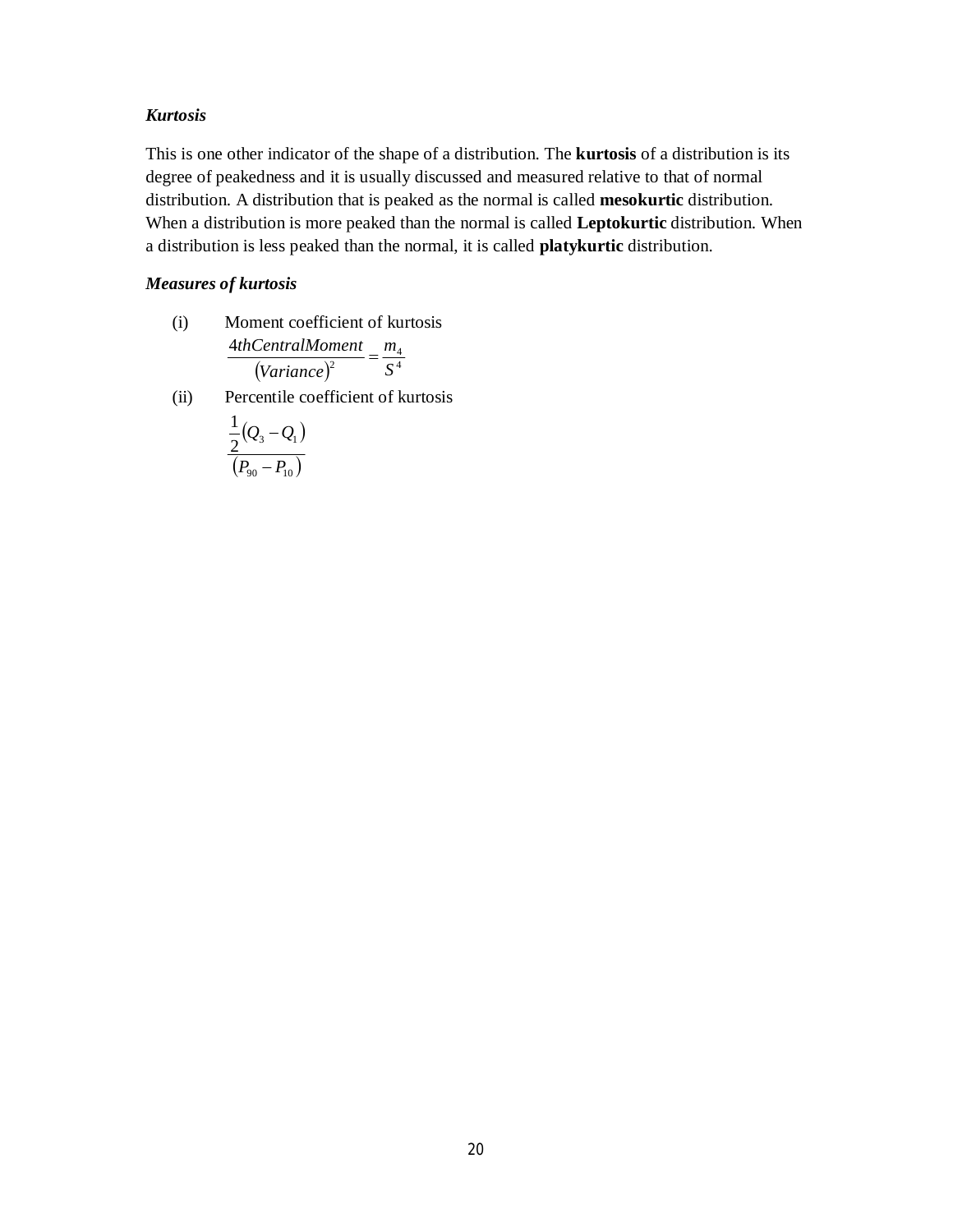## **TIME SERIES ANALYSIS**

Statistical data which are collected at regular intervals over a period of time are called time series data. Common examples include annual population figures, monthly production figures, e.t.c. each of which are recorded over a numbers of such period. Time series are studied with a view to detect the pattern of changes in the value of the variable of interest over time. Such knowledge is useful in predicting the likely future occurrence and for planning and budgeting.

#### *Components of time series*

- 1. Secular or long term trend.
- 2. Seasonal variation.
- 3. Cyclical variation or movement.
- 4. Irregular or erratic variation.

#### *Long term trend*

This refers to the smooth or regular movement of the series over a fairly long period of time. Generally, three types of trend may be observed in a time series.

- 1. Upward trend: characterized by a general increase in the values of the series over a time.
- 2. Downward trend: characterised by a general decline in the values of a series over time.
- 3. Constant trend: in this case, despite periodical fluctuations in the time series, the overall or average figure tends to be constant.

#### *Seasonal variation*

This describes any kind of movement or variation which is of periodical nature and for which the periodical does not extend beyond a year. It consists of regular repeating pattern.

#### *Cyclical variation*

This refers to the recurrent up and down movement, or long time oscillation, in a statistical data from some sort of statistical trend or normal.

#### *Irregular variation*

It refers to variations which are completely unpredictable or are caused by such isolated special occurrence as good or bad news, bank failure, election, war, flood, e.t.c.

#### *Models of time series*

Two models are appropriate for associating the components of a time series.

- 1. Additive model i.e  $Y = T + S + C + I$
- 2. Multiplicative model i.e  $Y = TSCI$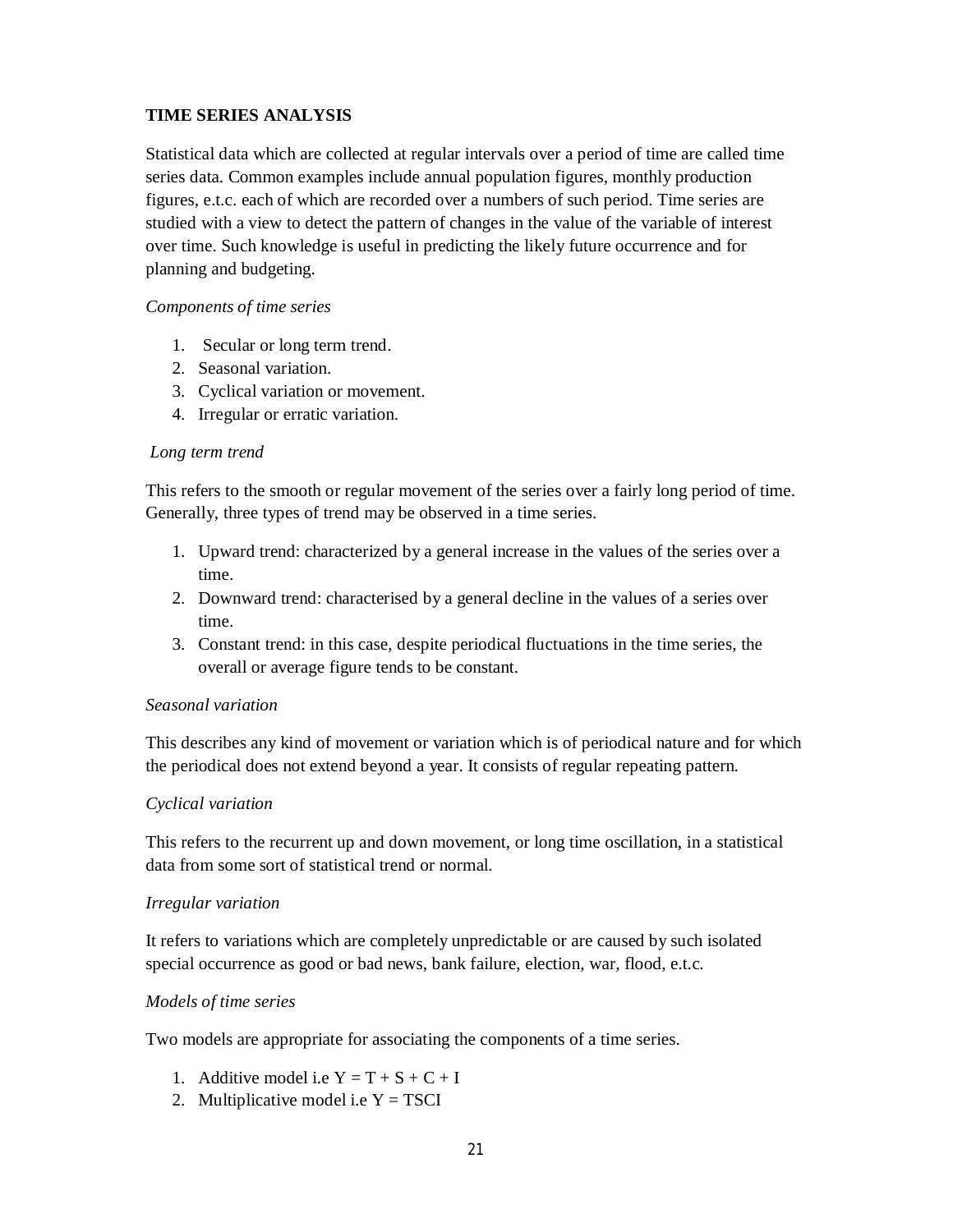In both cases:  $Y =$  observed data. T = trend values, S = seasonal variation, C = cyclical variation and  $I = irregular variation$ .

#### *Estimation of components (Long term trend)*

Given a time series data, there are four method that may be use to determine the general trend in its long term movement they are:

- 1. Freehand method.
- 2. Method of semi average.
- 3. Method of moving averages.
- 4. Least squares method.

#### *Least squares method*

This is similar to the least squares regression techniques. The dependent variable in case of time series analysis is the value of series  $(v<sub>t</sub>)$ , while the period of time (t) is the explanatory or independent variable. The least squares trend equation is written as:

$$
V_t = a + \; b_t
$$

where

b = 
$$
\frac{\sum V_t}{\sum t^2}
$$
,  $a = \frac{\sum V}{N}$ : The trend values for each period are estimated using the trend equation:

 $Vt = a + b_t$ 

Example1 - odd number time point.

The table shows the profit made by a company between 2001and2009.

| Year |                            |                  | 2001 2002 2003 2004 2005 06                             |                |       |  | 07 | 08 | 09 |
|------|----------------------------|------------------|---------------------------------------------------------|----------------|-------|--|----|----|----|
|      |                            |                  | Profit(#m) 10.1 12.7 12.4 11.9 12.5 13.0 14.9 16.5 18.7 |                |       |  |    |    |    |
| Year | $\mathbf{V}$               |                  | t v.t $t^2$ trend value (#)                             |                |       |  |    |    |    |
|      | 2001 10.0 -4               |                  | $-40$ 16                                                |                | 10.13 |  |    |    |    |
|      | $2002 \quad 12.7 \quad -3$ |                  | $-38.7$ 9                                               |                | 11.00 |  |    |    |    |
|      |                            | $2003$ 12.4 $-2$ | $-24.8$ 4                                               |                | 11.88 |  |    |    |    |
|      |                            |                  | 2004 11.9 -1 11.9 1                                     |                | 12.75 |  |    |    |    |
|      | 2005 12.5 0                |                  | $\overline{0}$                                          | $\overline{0}$ | 13.62 |  |    |    |    |
|      | 2006 13.0 1                |                  | 13                                                      | -1             | 14.49 |  |    |    |    |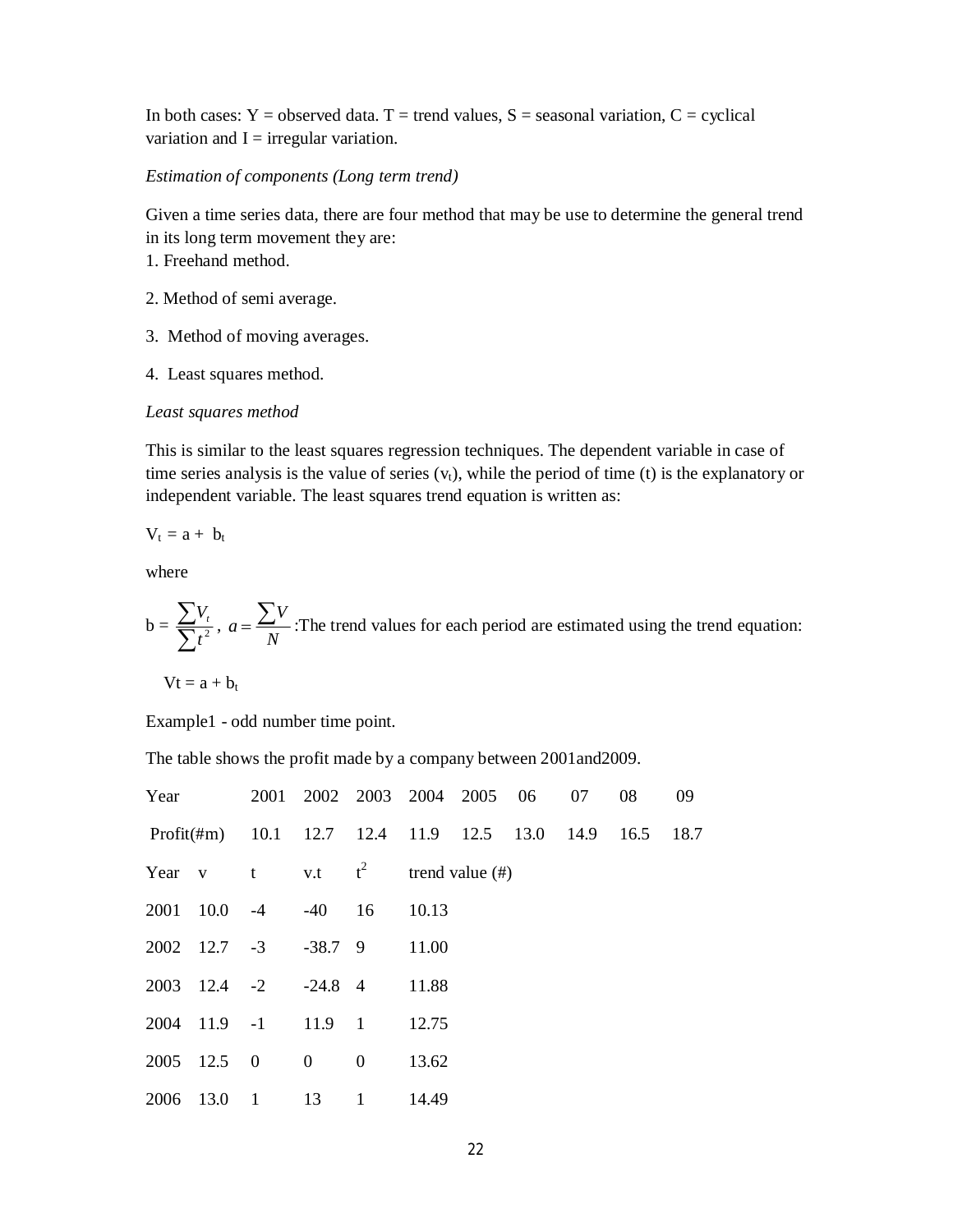|       |             |         |                           | 2007 14.9 2 29.8 4 15.36 |
|-------|-------------|---------|---------------------------|--------------------------|
|       | 2008 16.5 3 |         | 49.5 9 16.24              |                          |
|       |             |         | 2009 18.7 4 74.8 16 17.11 |                          |
| 122.6 |             | 52.3 60 |                           |                          |

$$
b = \frac{52.3}{60} = .8717, a = \frac{122.6}{9} = 13.62
$$

Example 2 – even number time point

**Quarters** 

|  | Year $1 \t 2 \t 3$   |  |
|--|----------------------|--|
|  | 2004 119 127 127 116 |  |
|  | 2005 123 142 133 127 |  |
|  | 2006 146 185 181 161 |  |

Estimate a least square trend line of the series.

| Year | Q              | V           | $\mathbf t$  | Vt          | $t^2$        | Trend values |
|------|----------------|-------------|--------------|-------------|--------------|--------------|
| 2004 | $\mathbf{1}$   | 119         | $-11$        | $-1309$ 121 |              | 11.60        |
|      | $\mathbf{2}$   | 127         | $-9$         | $-1143$ 81  |              | 116.87       |
|      | 3              | 127         | $-7$         | 889         | 49           | 122.14       |
|      | $\overline{4}$ | 116         | $-5$         | 580         | 25           | 127.41       |
| 2005 | $\mathbf{1}$   | 123         | $-3$         | $-369$      | 9            | 132.68       |
|      | $\overline{2}$ | 142         | $-1$         | $-142$      | $\mathbf{1}$ | 137.9        |
|      | 3              | 133         | $\mathbf{1}$ | 133         | $\mathbf{1}$ | 143.22       |
|      | $\overline{4}$ | 127         | 3            | 381         | 9            | 148.49       |
| 2006 | $\mathbf{1}$   | 146         | 5            | 730         | 25           | 153.76       |
|      | $\overline{2}$ | 185         | 7            | 1295        | 49           | 159.03       |
|      | 3              | 181         | 9            | 1629        | 81           | 16430        |
|      | $\overline{4}$ | <u> 161</u> | 11           | <u>1771</u> | 121          | 169.57       |
|      |                | 1687        |              | 1507        | 572          |              |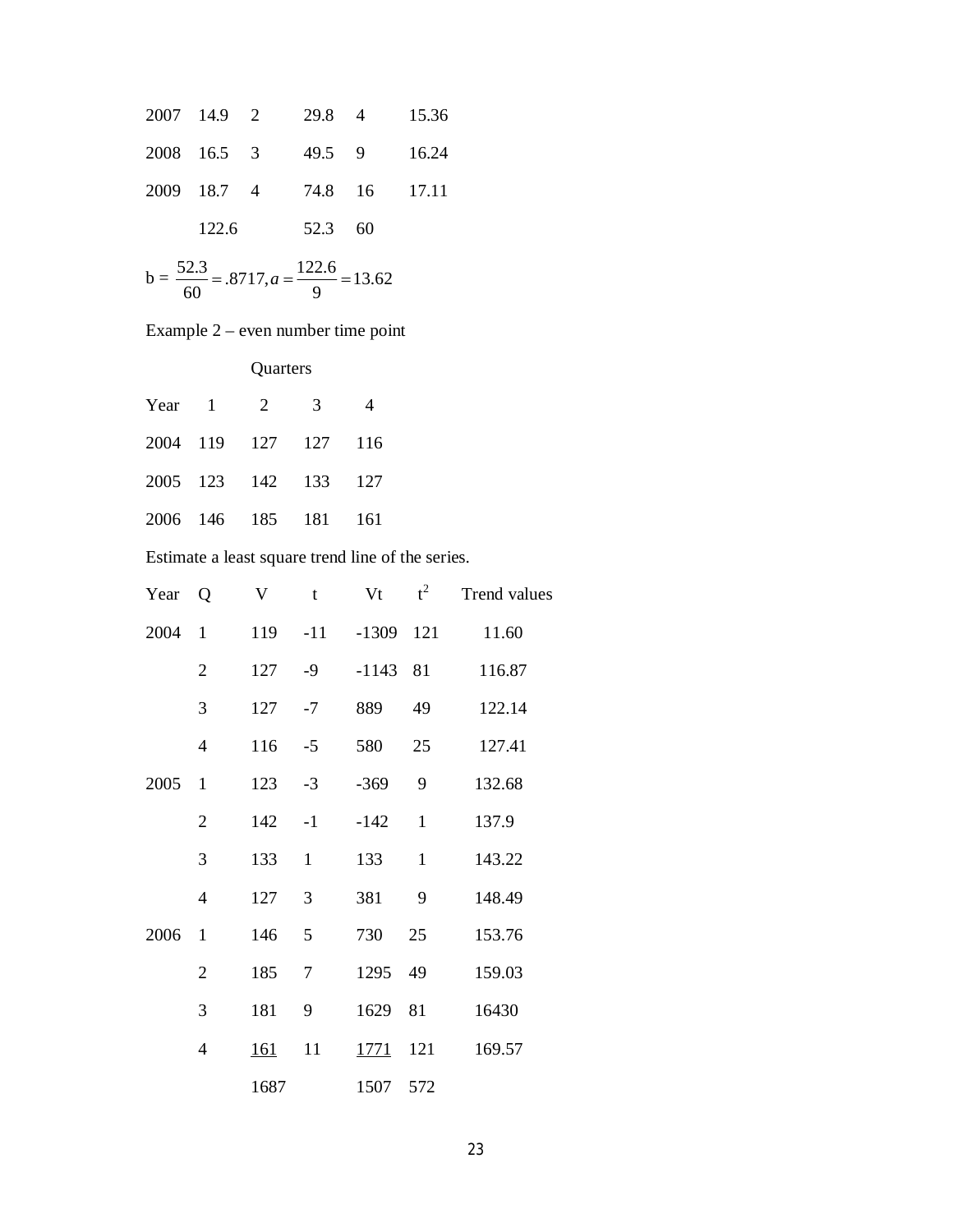$$
b = \frac{1507}{572} = 2.6346, a = \frac{1687}{12} = 140.58, V = 140.58 + 2.6346t
$$

#### Method of moving averages

This method involves obtaining a new series of k- periods moving averages. If a set of n values of a time series is arranged chronologically as  $v_1, v_2, v_3, \dots, v_n$  and we obtain a set averages

$$
y_1 = v_1 + v_2 + v_3 + \dots + v_k / k
$$
  
\n
$$
y_2 = v_2 + v_3 + \dots + v_{k+1} / k
$$
  
\n
$$
y_3 = v_3 + v_4 + \dots + v_{k+1} + v_{k+2} / k, \text{ etc.}
$$

These averages are called k- point moving averages. The k-point is to show that k observations are used in the averages. The averages are moving because they are the averages of successive k observations.

Example 1

The turnover of a business conglomerate in #m between 1983 and 1976 are given below:

| Year | Amount     |
|------|------------|
|      | 1983 23489 |
| 1984 | 25276      |
|      | 1985 30827 |
| 1986 | 36375      |
|      | 1987 45635 |
|      | 1988 47648 |
|      | 1989 51678 |
|      | 1990 52883 |
|      | 1991 55016 |
| 1992 | 56998      |
| 1993 | 64287      |
|      | 1994 74012 |
|      | 1995 83485 |
|      | 1996 89658 |
|      |            |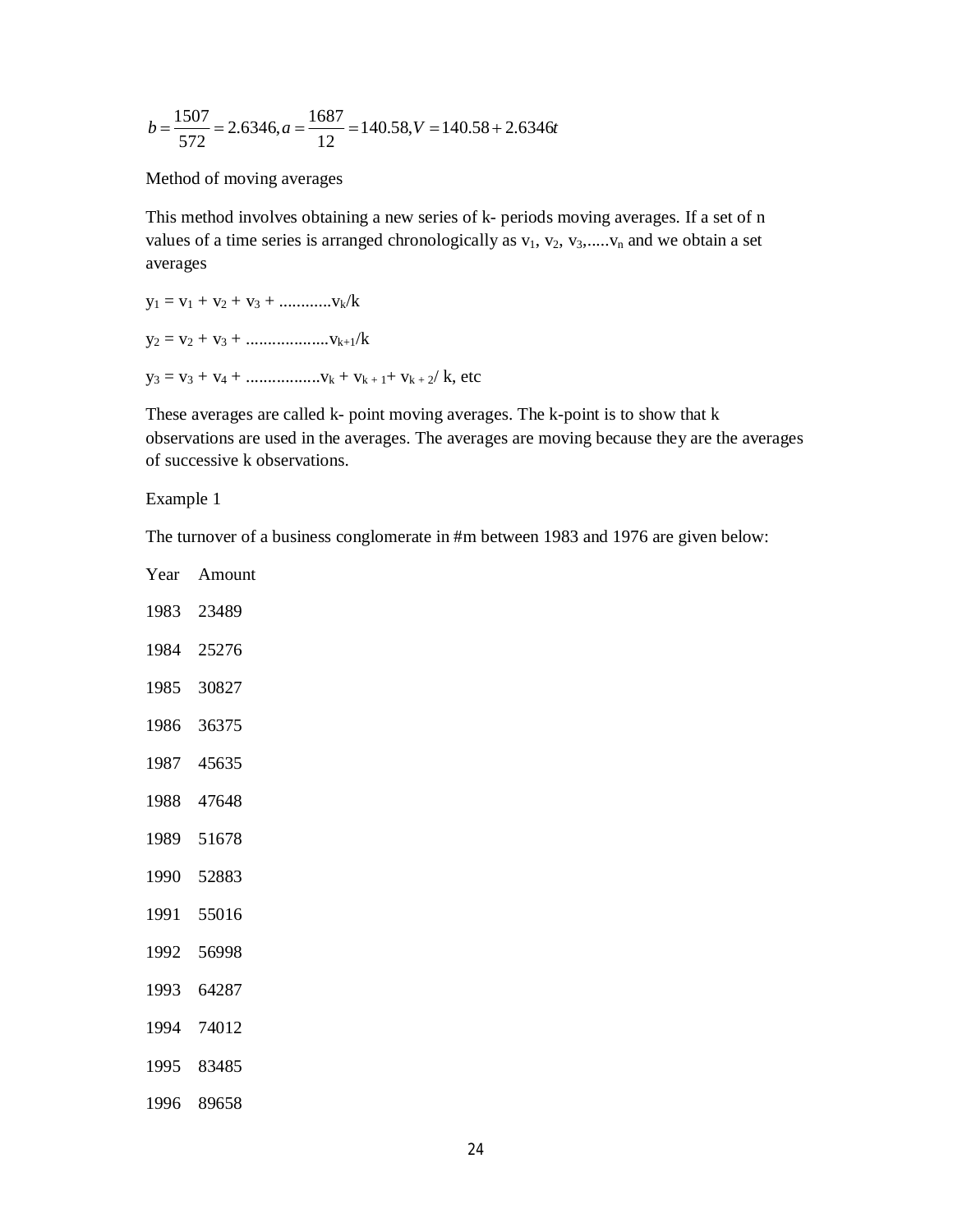Obtain 3 - year moving averages.

| Year | Amount |        | Moving total Moving average |
|------|--------|--------|-----------------------------|
| 1983 | 23489  | ---    | ----                        |
| 1984 | 25276  | 79592  | 26530.7                     |
| 1985 | 30827  | 92478  | 30826                       |
| 1986 | 36375  | 112837 | 37612.3                     |
| 1987 | 45635  | 129658 | 43219.3                     |
| 1988 | 47648  | 144961 | 48320.3                     |
| 1989 | 51678  | 15220  | 50736.3                     |
| 1990 | 52883  | 159577 | 53192.3                     |
| 1991 | 55016  | 164897 | 54965.7                     |
| 1992 | 56998  | 176301 | 58767                       |
| 1993 | 64287  | 195297 | 65099                       |
| 1994 | 74012  | 221784 | 73928                       |
| 1995 | 83485  | 247155 | 82385                       |
| 1996 | 89658  |        |                             |

If for practical purposes an even numbered periods has to be used as it applies to 12 month moving averages, 4 - quarter moving averages, e.t.c. then we make the trend values to correspond to true median period by calculating what is called **centred moving averages**. The moving averages are centred by summing up values of two adjacent moving totals, and dividing the resulting values by 2k, (where k is the number of periods in each moving totals).

#### Example

The consume price indices for food between 1994 and 1996 are given on quarterly basis in the table below:

|  | Year Q1 Q2 Q3 Q4     |  |
|--|----------------------|--|
|  | 1994 119 127 127 116 |  |
|  | 1995 123 142 133 127 |  |
|  | 1996 146 185 181 161 |  |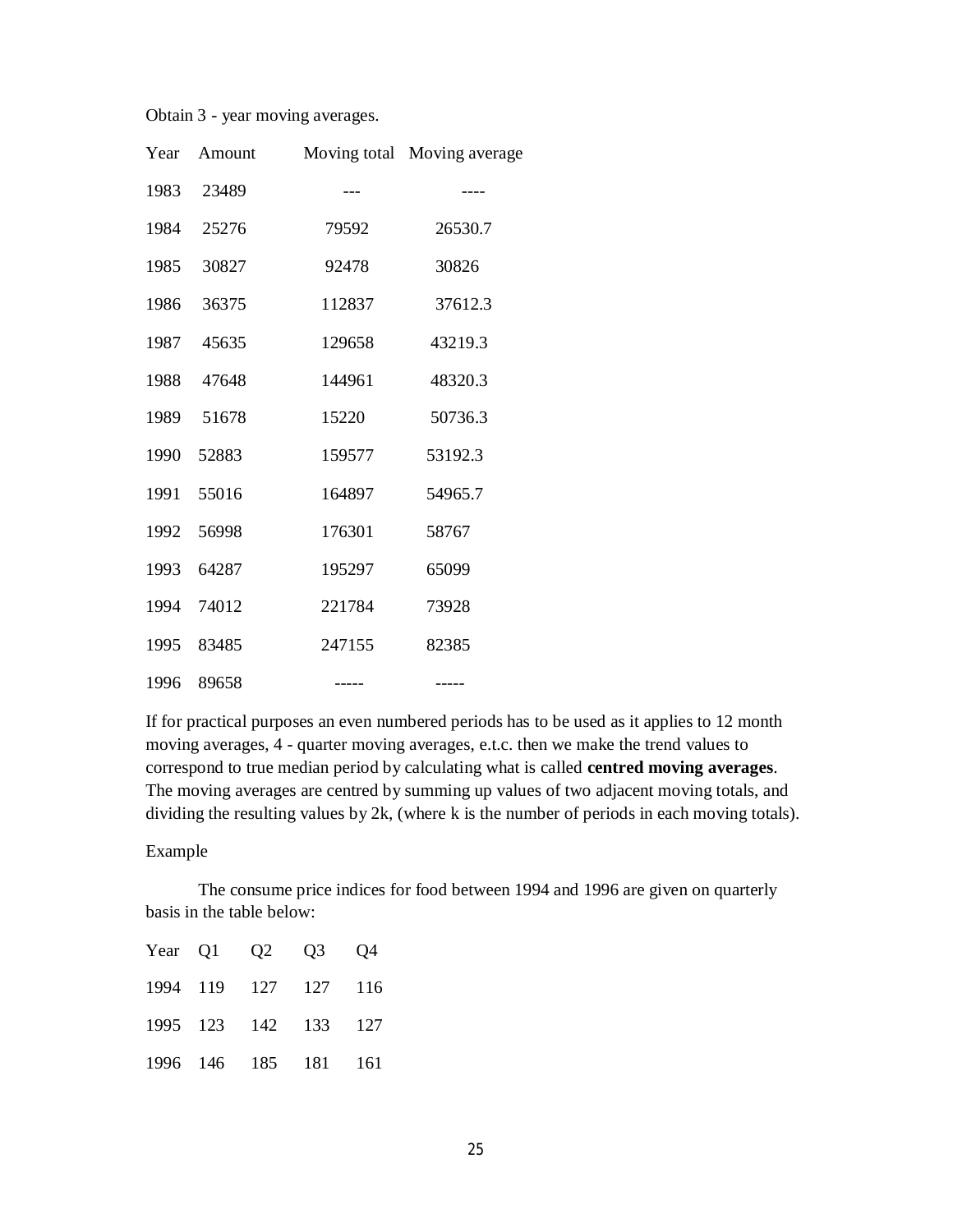| Year/Q                      |         | Price Index 4-Qtr moving total | centred<br>moving total | Centred moving<br>average. |
|-----------------------------|---------|--------------------------------|-------------------------|----------------------------|
| 1994 Q1                     | 119     | ---                            | ---                     | ---                        |
| $\sqrt{2}$                  | 127     | $---$                          | ---                     | ---                        |
|                             |         | 489                            |                         |                            |
| $\mathfrak{Z}$              | 127     |                                | 982                     | 123                        |
|                             |         | 493                            |                         |                            |
| $\overline{4}$              | 116     |                                | $1001\,$                | $125\,$                    |
|                             |         | 508                            |                         |                            |
| 1995 Q1                     | 123     |                                | 1022                    | 128                        |
|                             |         | 514                            |                         |                            |
| $\sqrt{2}$                  | 142     |                                | 1039                    | 130                        |
|                             |         | 525                            |                         |                            |
| $\ensuremath{\mathfrak{Z}}$ | 133     | 548                            | 1073                    | 134                        |
| $\overline{4}$              | $127\,$ |                                | 1139                    | 142                        |
|                             |         | 591                            |                         |                            |
| 1996 Q1                     | 146     |                                | 1230                    | 154                        |
|                             |         | 683                            |                         |                            |
| $\sqrt{2}$                  | 185     |                                | 1312                    | 164                        |
|                             |         | 673                            |                         |                            |
| $\ensuremath{\mathfrak{Z}}$ | 181     |                                |                         |                            |
| $\overline{4}$              | 161     |                                |                         |                            |

Using yearly i.e. 4 – quarterly centred) moving averages, obtain the trend in the food price index.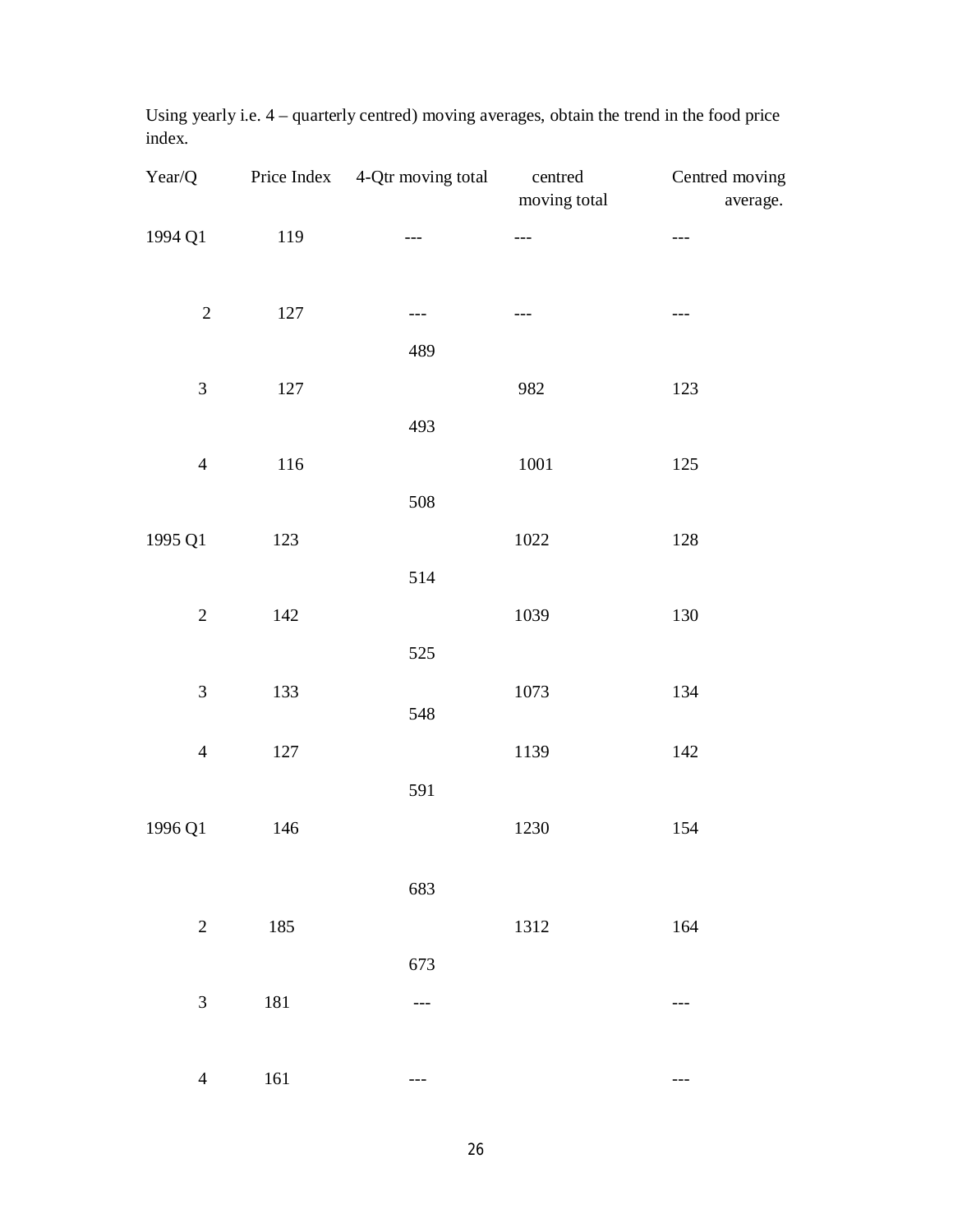#### *Seasonal variation indices*

The process of determining the seasonal component of a time series is that of removing the effects of the other components – trend, cyclical, and irregular. Once these other components have been eliminated we calculate in index form a measure of seasonal variation which is called the seasonal variation index.

Seasonal variation indices of a time series may be determine using any one of four methods they are:

- 1. Average percentage method.
- 2. Ratio to trend method.
- 3. Ratio to moving averages.
- 4. Link relative method.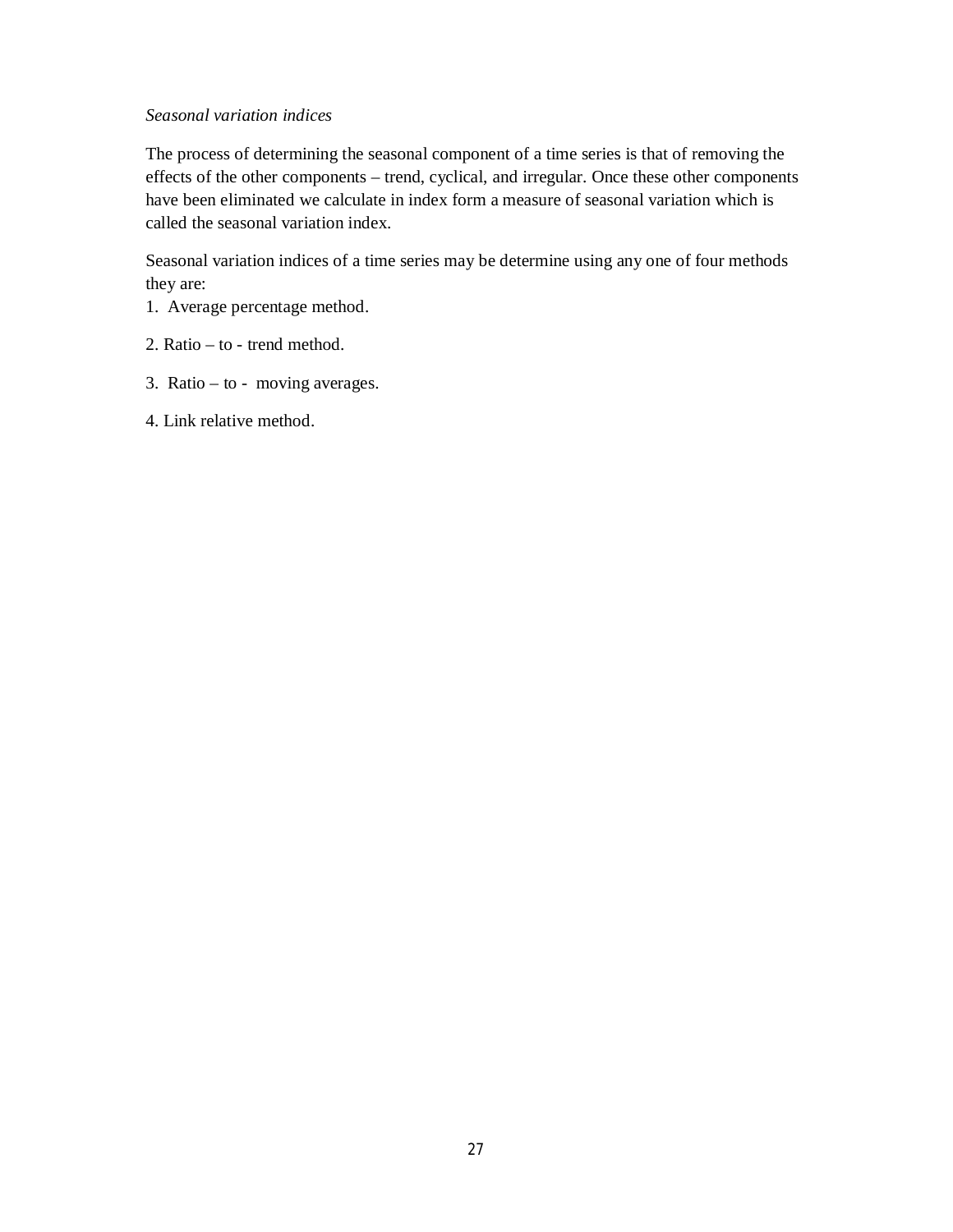#### **DEMOGRAPHIC MEASURES**

The term demography was derived from two Greek words: demos meaning, the people and graphein, that is to draw or write. Demography may therefore be defined simply as the science of human population. In a narrow sense demography is concerned with the size, distribution, structure and changes of human populations. In a broader sense demography is a science that studies the size, territorial distribution, structure and composition of human populations and of changes over time in these aspects the causes and consequences of such changes and the interrelationship of social economic factors and changes in the population.

There are three vital processes that cause changes in the size and structure of populations namely fertility, mortality and migration. **Fertility** refers to the actual bearing of children or occurrence of live births. It is differentiated form **fecundity** which refers to the physiological capacity to bear children irrespective of whether or not children have been brought forth.

**Mortality** deals with the total process of death and the changes it brings about in the population. **Migration** refers to the spatial or geographic movement of populations from one designated area to another.

Demographic measures are the measurement of the likelihood of the occurrence of the three key demographic events (births, death and migration) within a given population.

#### *Sex Ratio*

 Sex ratio is the ratio of males to females in a given population usually expressed as number of males for every 100 female's

#### $SR = No$  of males  $x100$

No of females

Sex ratio is affected by

----- Sex ratio at birth (always more than 100 with a range from 102- 105).

----- Differential patterns at mortality for males and females.

----- Differential patterns of migration for males and females in population.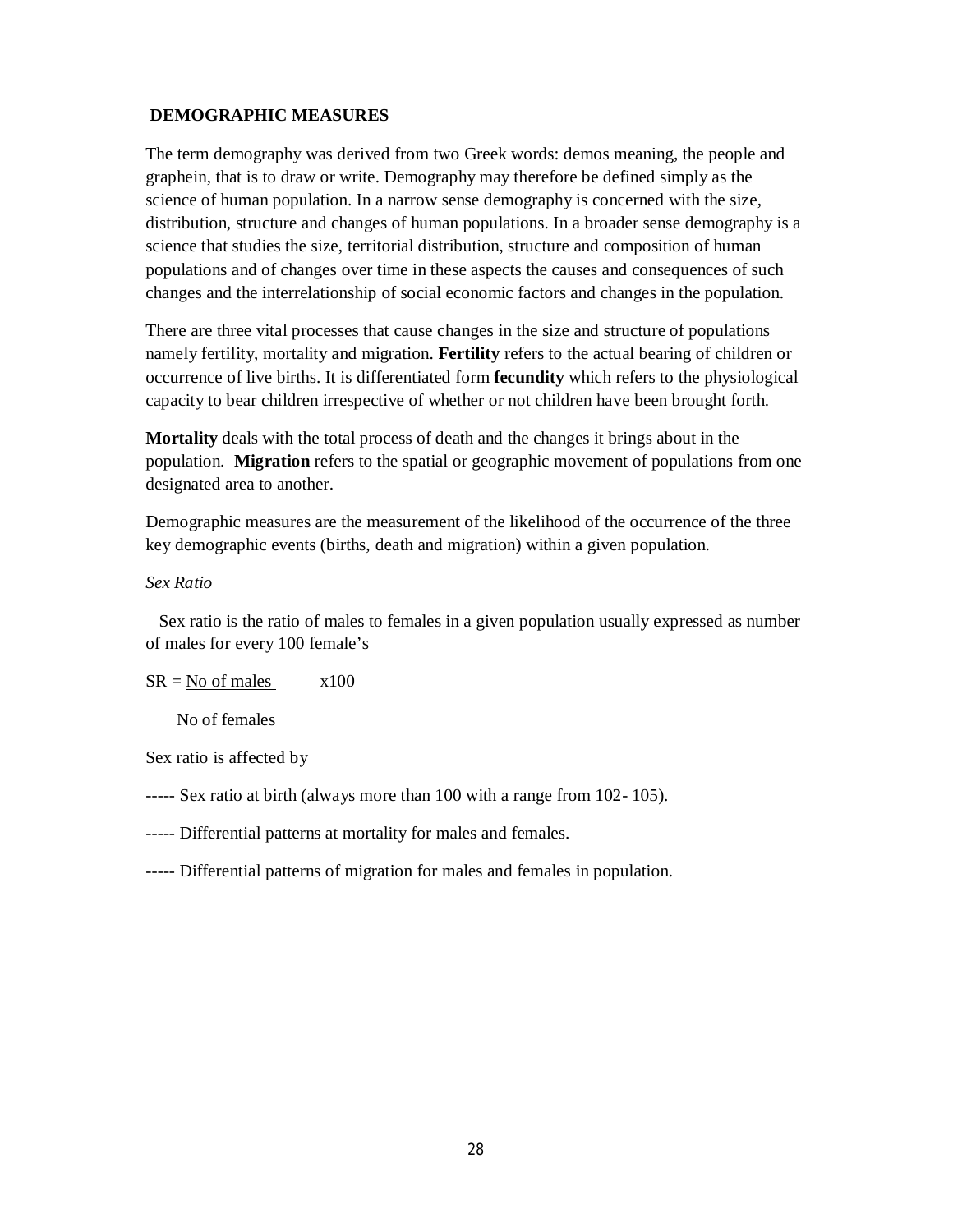| Age group | Population in 000 | Population in 000 | Sex ratio. |
|-----------|-------------------|-------------------|------------|
|           | male              | female.           |            |
| $0 - 4$   | 2376              | 2350              | 101        |
| $5-9$     | 1983              | 1972              | 101        |
| $10 - 14$ | 1628              | 1614              | 101        |
| $15-9$    | 1277              | 1265              | 101        |
| 20-24     | 997               | 980               | 102        |
| 25-29     | 807               | 779               | 104        |
| 30-34     | 661               | 644               | 103        |
| 35-39     | 551               | 533               | 103        |
| 40-44     | 394               | 378               | 104        |
| 45-49     | 267               | 278               | 96         |
| 50-54     | 194               | 228               | 85         |
| 55-59     | 161               | 200               | 81         |
| 60-64     | 136               | 163               | 83         |
| 65-69     | 103               | 123               | 84         |
| 70-74     | 75                | 79                | 95         |
| 75-79     | 62                | 59                | 106        |
| Total     | 11,671            | 11,646            | 100        |

Sex ratio for Uganda 2000 population

#### *Age Dependency Ratio*

This is the ratio of the person in the dependent ages (under 15 and over 65) to those in the economically productive ages i.e.

$$
\underline{P_{0\text{-}14}\text{ }+P_{65}}^+\text{ } \text{ } \text{ }x\text{ }100
$$

 $P_{15 - 64}$ .

The age dependency ratio indicates the relative predominance of persons in the dependent ages in relation to those in the productive ages.

Using the Uganda 2000 data:

Age dependency ratio =114.

#### *Child Woman Ratio*

The child woman ratio is a fertility measure computed or based on census data. It is defined as the number of children under age 5 per1000 women of child bearing age in a given year.

 $CWR =$  No of children under 5 years  $x 100$ 

No of women ages 15-49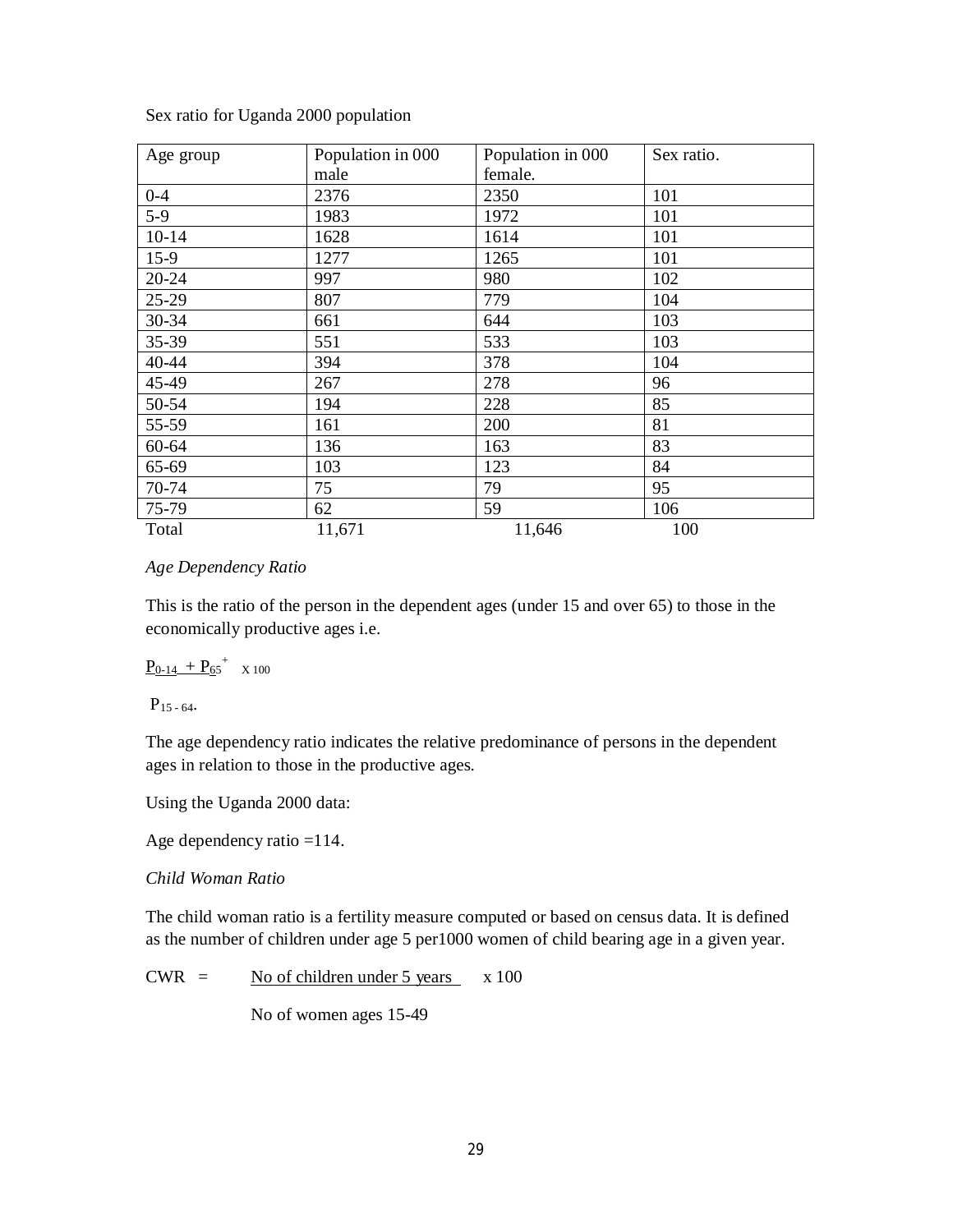#### *Maternal Mortality Ratio*

Maternal death is death of a woman

- While pregnant or
- Within 42 days of termination of pregnancy
- Irrespective of the duration or site of the pregnant
- From any cause related to or aggravated by the pregnancy or its management, but
- Not from accidental causes.

Maternal mortality ratio is the number of women who die as a result of complications of pregnancy or child bearing in a given year per 100,000 live births in that year.

*Why measure maternal mortality?*

- 1. To establish levels and trends of maternal mortality.
- 2. To identify characteristics and determinants of maternal deaths.
- 3. To monitor and evaluate effectiveness and activities designed to reduce maternal mortality.

#### *Crude Birth Rate (CBR)*

Number of live births per 1000 population in a given year i.e  $CBR = \underline{B} \times 1000$ 

P

#### *General Fertility Rate (GFR)*

Number of live births per 1000 women ages 15 to 49 in a given year i.e.

$$
GRF = \underline{B} \quad X \, 1000
$$

 $P_{15-49}^f$ 

*Age Specific Fertility Rate (ASFR)*

Number of live births per 1000 women of a specific age group i.e.

$$
ASFR = \underline{B}_{a} \quad x1000
$$

$$
p_{a}^{f}
$$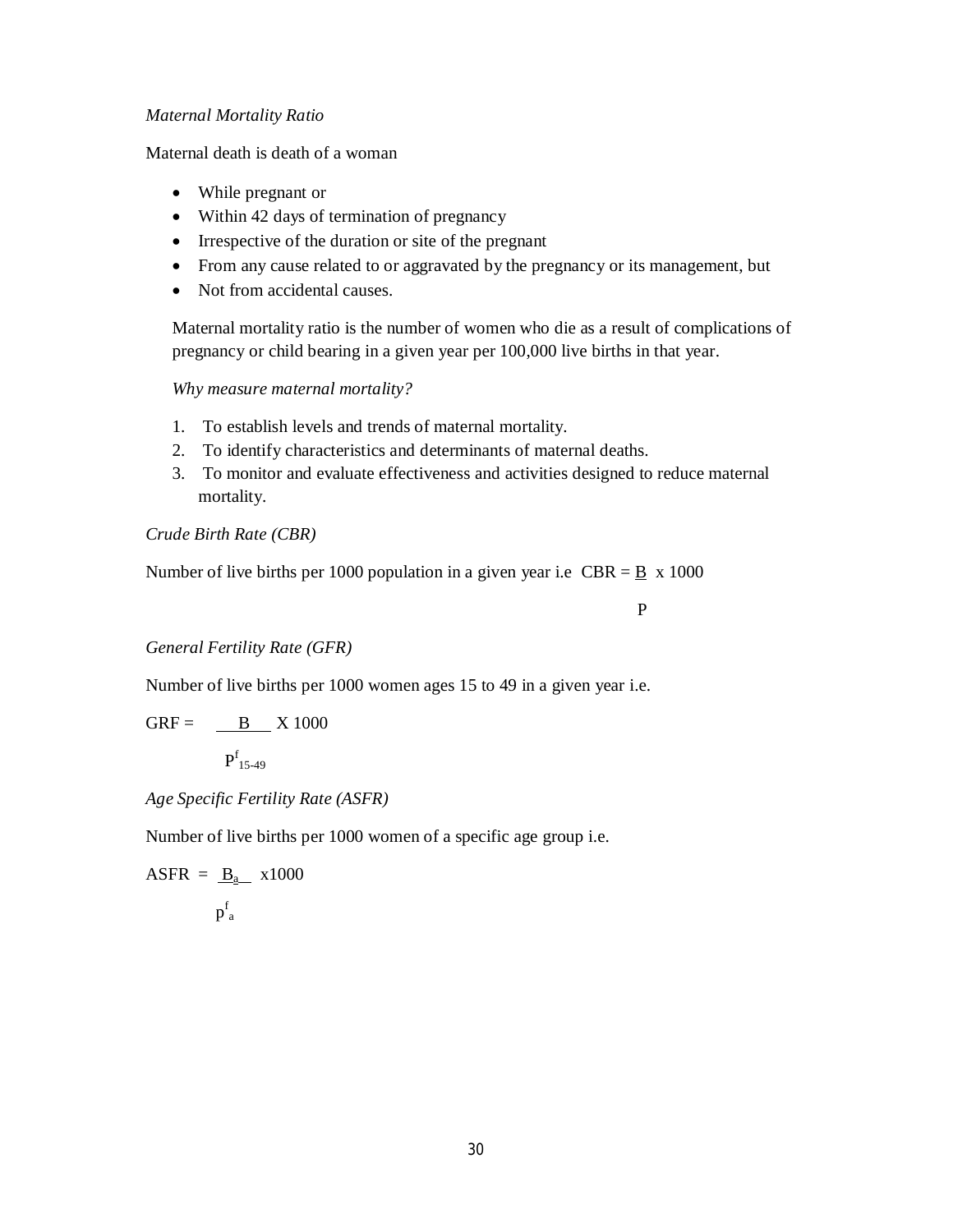| Age     | Population of females | Live births | <b>ASFR</b> |
|---------|-----------------------|-------------|-------------|
| $15-19$ | 1611090               | 463631      | 288         |
| 20-24   | 1558276               | 427298      | 274         |
| 25-29   | 1425242               | 412878      | 290         |
| 30-39   | 1381174               | 380778      | 276         |
| 40-44   | 1632695               | 308671      | 189         |
| 45-49   | 1400555               | 239701      | 178         |
|         | 10590405              | 2514118     | 1666        |
|         |                       |             |             |

GFR =  $\frac{2514118}{ }$  x 1000 =

1059040

#### *Total Fertility Rate (TFR)*

The average number of children that would be born to a woman by the time she ended child bearing if she were to pass through all her child bearing years conforming to the age –specific fertility rate of a given year.

#### $TFR = 5x \ \Sigma ASFR/1000$

 $TFR = 5 \times [1666/1000]$ 

 $= 5x 1.666$ 

 $= 8.3$  per woman.

= 8 children per woman.

Crude Death Rate (CDR)

The CDR is the number of deaths in a given year per 1000 midyear population

i.e.

 $CDR = D$  x 1000

$$
\mathbf{P}^{\mathbf{p}}
$$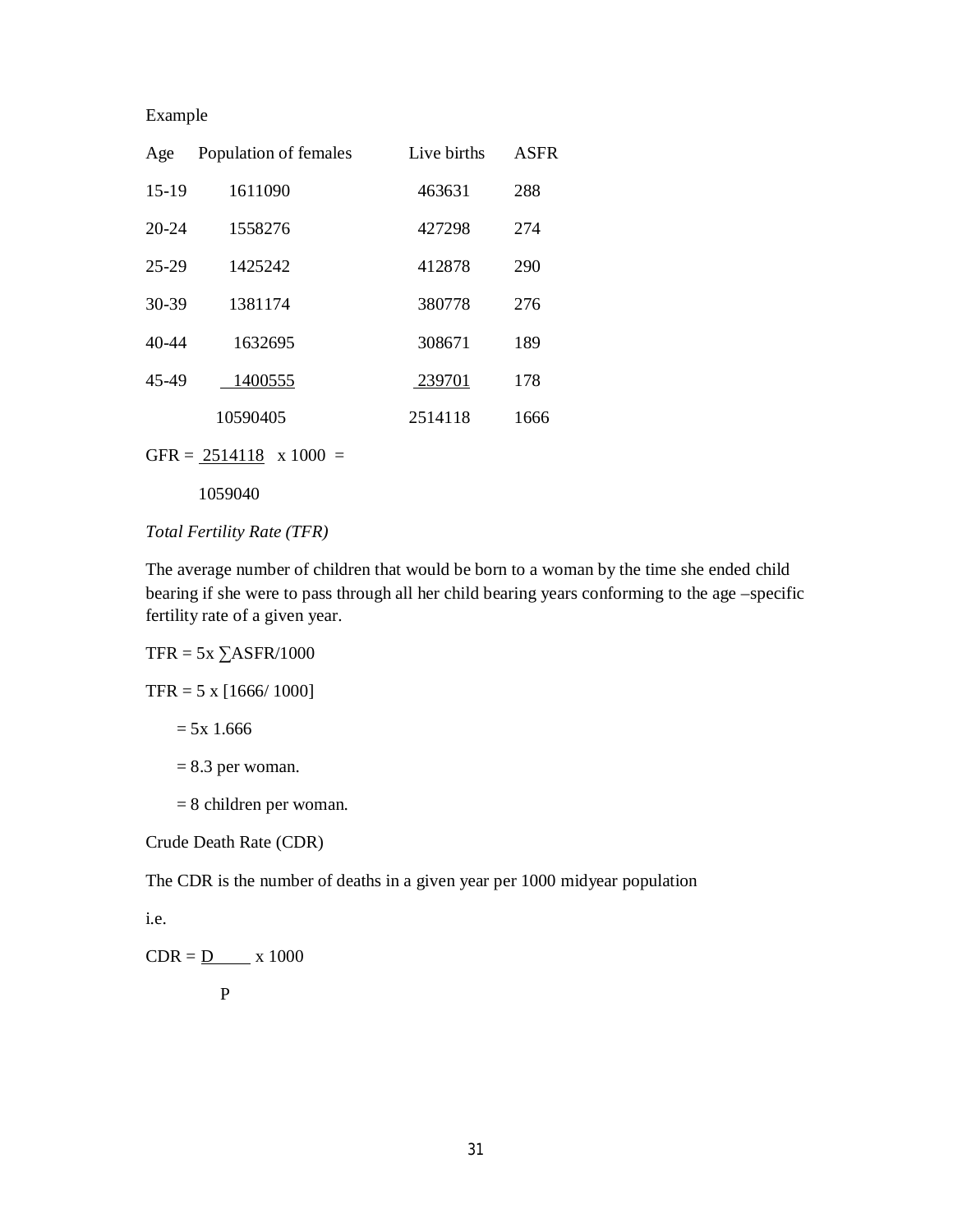*Age Specific Death Rate (ASDR)*

The ASDR is the number of deaths per year in a specific age group per 1000 persons in the age group.

 $ASDR = Da$   $X$  1000

Pa

*Infant Mortality Rate (IMR)*

The IMR is the number of deaths of infants under age 1 per year per 1000 live births in the same year i.e.

 $IMR = D$  infants  $x 1000$ 

Total l births.

*Why IMR?*

- 1. The IMR is a good indicator of the overall health status of a population.
- 2. It is a major determinant of life except only at birth.
- 3. The IMR is sensitive to levels and changes in socio economic conditions of populations.

The IMR can be divided into

1. Neo natal mortality rate ---- which is defined as the number of deaths of infant under 4 weeks or under 1 month of age during a year per 1000 live births during the year i.e.

 $NNMR =$  No of deaths under 1 month  $x 1000$ 

Total live births

2. Post neo natal mortality rate which is defined as the number of infants deaths at 4 through 11 months of age during the year i.e.

PNMR=  $\sqrt{\frac{N_0}{n}}$  No of deaths (1-11 months) x 1000

Total live births.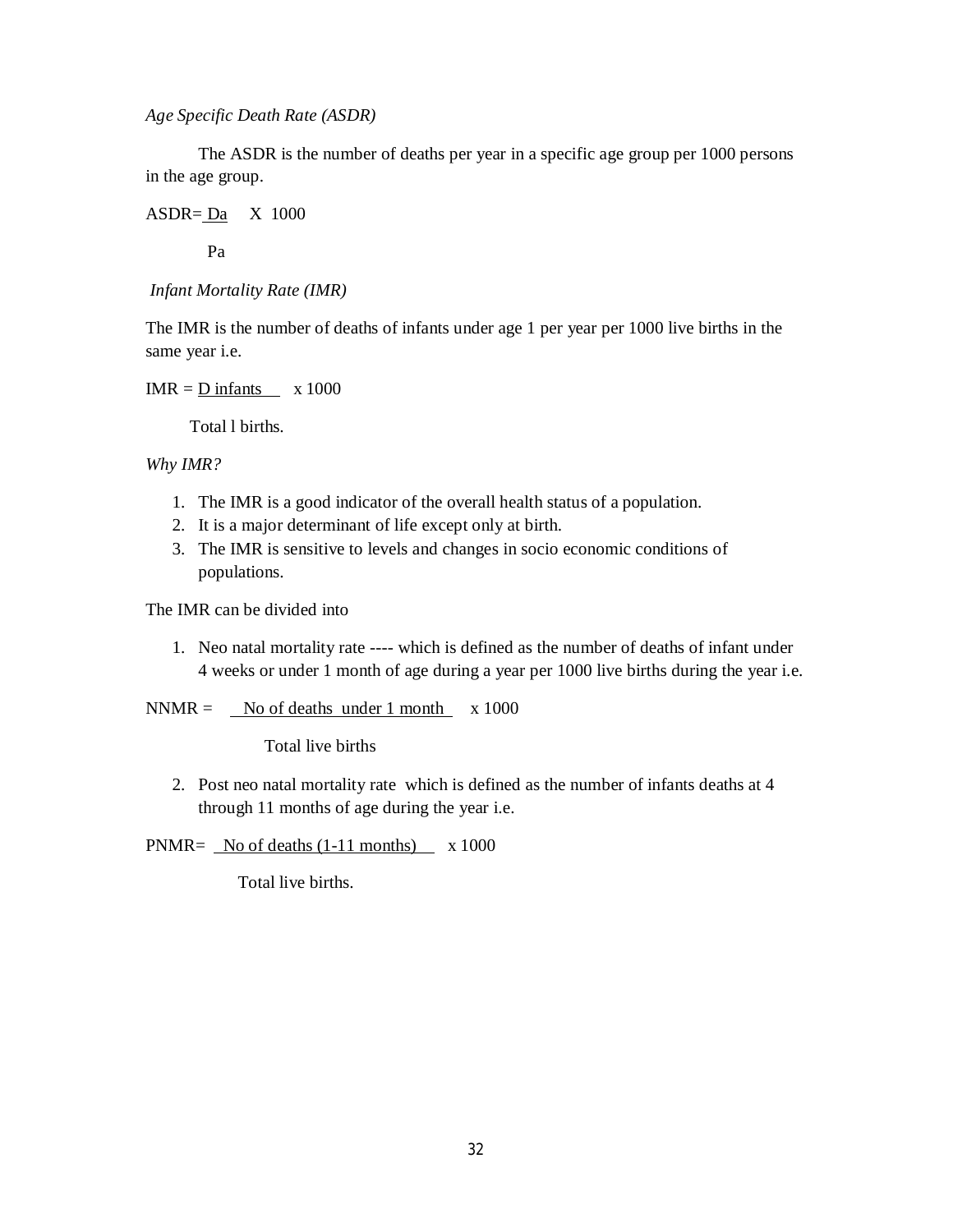#### **REGRESSION AND CORRELATION ANALYSIS**

Regression analysis is a statistical tool that utilises the relation between two or more quantitative variables so that one variable can be predicted from one another or others e.g expenditure and sales.

The relationship between two different random variable x and y is known as bivariate relationship. How can we determine whether one variable x is a reliable predictor of another variable y? We must be able to model the bivariate relationship i.e describe how the variables x and y are related using mathematical equation.

If a model is constructed that hypothesised an exact functional relationship between variables it is called a functional or deterministic model i.e  $y_i = \alpha + \beta x$ 

If a model i.e  $y_i = \alpha + \beta x + e$ 

is constructed that hypothesised a relationship between variables allowing for random error it is called a statistical or probabilistic model.

Normally the exact values of the regression parameters:  $\alpha$ ,  $\beta$ , ande are never actually known. From sample data estimates are found. A method useful for modelling the straight line relationship two variables is called simple linear regression model.

With this model the straight line that best fits the set of data points is determined.

#### *Method of least squares*

The method of least squares is commonly useful to estimate the simple linear regression model parameters ---

$$
y_i = \alpha + \beta x + e
$$

$$
\beta(b) = \frac{n \sum xy - (\sum x)(\sum y)}{n \sum x^2 - (\sum x)^2}
$$

$$
\alpha(a) = y - bx
$$

*Residuals*

$$
e_i = y\mathbf{i} - \hat{y}\mathbf{i}
$$

The difference between an observed y value and the mean y value predicted from the sample regression equation.

*Standard error of estimate*

$$
Sy.x = \sqrt{\frac{\sum (yi - \hat{y})^2}{n - 2}}
$$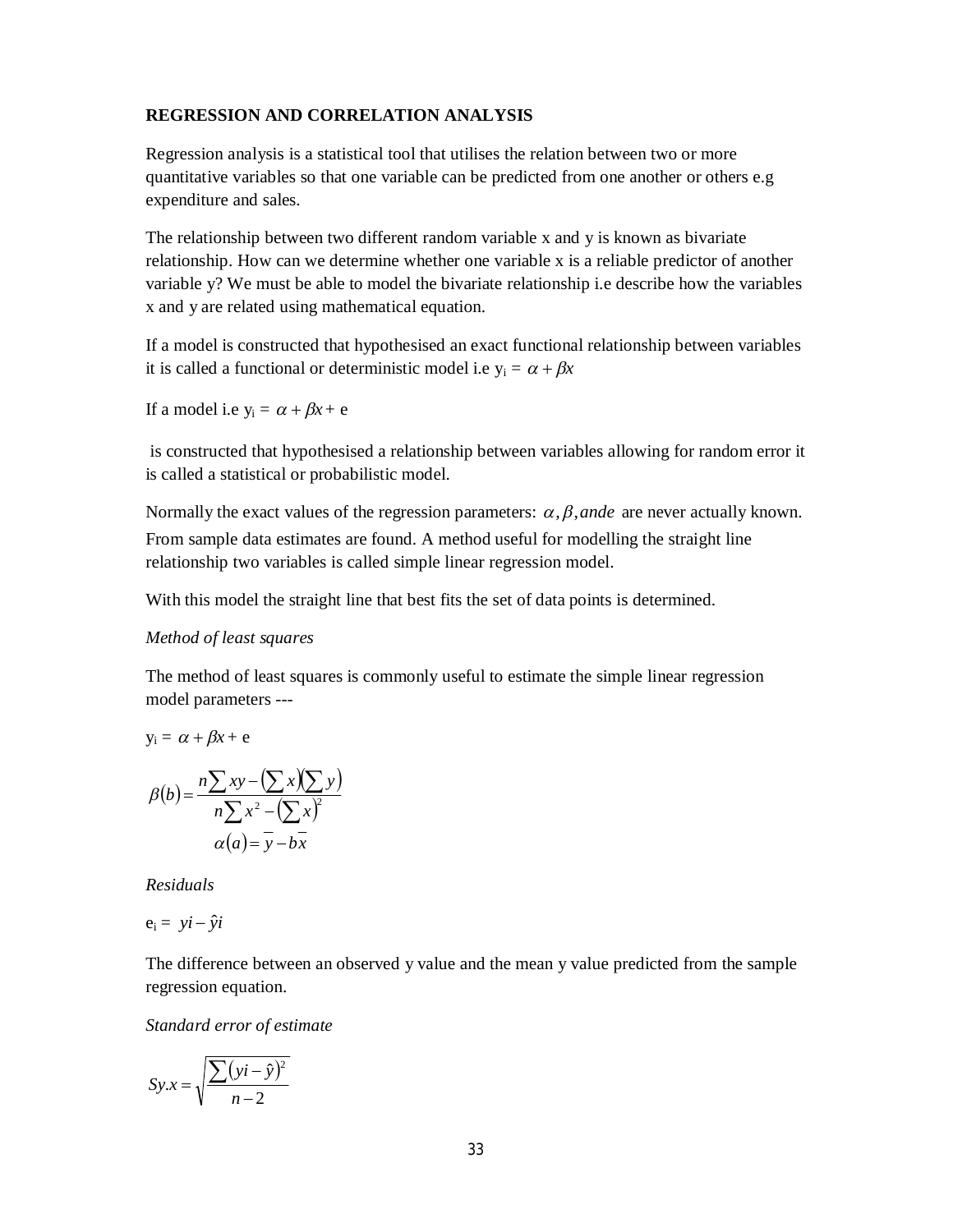The standard error of estimate is used to measure the variability or scatter of the observed sample y values around the sample regression line. It measures the typical difference between the values predicted by the regression equation and the actual y values.

Coefficient of simple determination

$$
r^{2} = 1 - \frac{\sum (yi - y\hat{i})^{2}}{\sum (yi - \overline{y})^{2}} = 1 - \frac{SSE}{SST}
$$

The  $r^2$  measures the percentage of the variability in y that can be explained by x.

SST is the total deviation in the dependent variable. This value measures the variability of y without taking into consideration the predictor variable x.

$$
SST = \sum (yi - \overline{y})^2
$$

SSE is the amount of deviation in the dependent variable that is not explained by the regression equation.

# $SSE = \sum (yi - y\hat{i})^2$

SSR is the amount of deviation in the dependent variable that is explained by the regression equation.

#### $SSR = SST - SSE$ .

Example

The following data gives the provisional figures on income and expenditure of a public utility agency in Lagos state for the period 2000—2007 in naira million.

| Year                                                       |  |  |  | 2000 2001 2002 2003 2004 2005 2006 2007 |  |
|------------------------------------------------------------|--|--|--|-----------------------------------------|--|
| Income (x) $3.9$ $7.8$ $7.7$ $3.1$ $2.4$ $4.0$ $5.2$ $6.0$ |  |  |  |                                         |  |
| Exp(y) 9.1 8.5 11.6 13.5 9.9 12.1 9.9 6.0                  |  |  |  |                                         |  |

1. Determine the sample regression equation of y on x

2. Compute the coefficient of simple determination,  $r^2$  and interpret your result.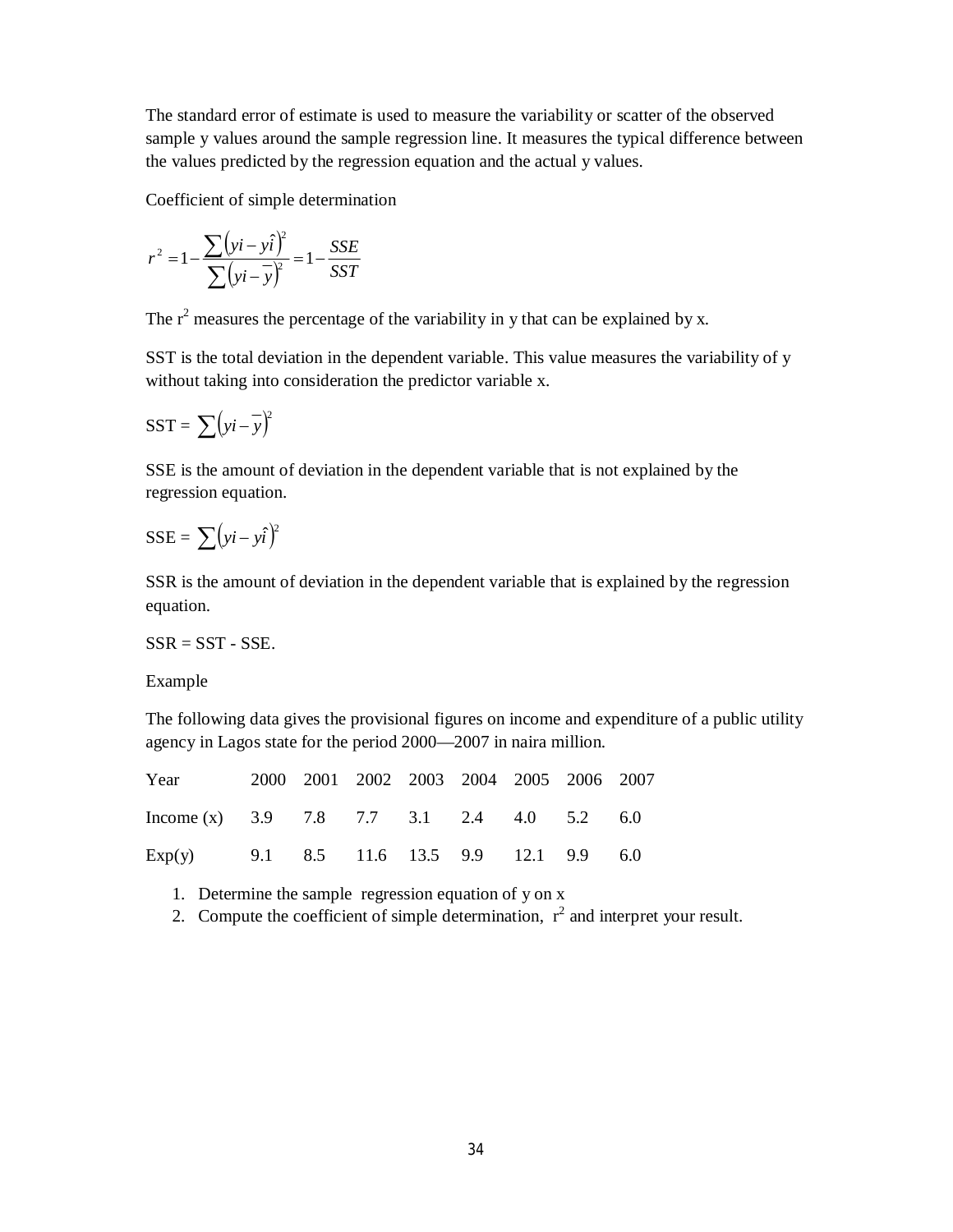| $\mathbf X$ | y      | $x^2$ $Y^2$                     |                          | xy             |                      |
|-------------|--------|---------------------------------|--------------------------|----------------|----------------------|
| 3.9         |        |                                 | 9.1 15.21 82.81 35.49    |                | $\Sigma$ y = 80.6    |
| 7.8         |        | 8.5 60.84 72.25                 |                          | 66.3           | $\Sigma x2 = 229.75$ |
| 7.7         |        |                                 | 11.6 59.29 134.56 89.32  |                | $\Sigma y2 = 850.3$  |
| 3.1         |        |                                 | 13.5 9.6 182.25 41.85    |                | $\Sigma$ xy =392.6   |
| 2.4         |        |                                 | 9.9 5.76 98.01 23.76     |                | $n=8$                |
| 4.0         |        |                                 | 12.1 16 146.41 48.4      |                |                      |
| 5.2         | 9.9    |                                 | 27.04 98.01 51.58        |                |                      |
| 6.0         | $-6.0$ | $\frac{36}{10}$ $\frac{36}{10}$ |                          | $\frac{36}{5}$ |                      |
| 40.1        |        |                                 | 80.6 229.75 850.3 392.6. |                |                      |

$$
\hat{b} = \frac{8(392.6) - (40.1)(80.6)}{8(229.75) - (40.1)^{2}} = -.397
$$
  

$$
\hat{a} = 10.075 - (-.40)(5.0125) = 12.08
$$
  

$$
y\hat{i} = 12.08 - .40x
$$

| X   | y    | ŷ     | ei             | ei <sup>2</sup> |
|-----|------|-------|----------------|-----------------|
| 3.9 | 9.1  | 10.52 | $-1.42$        | 2.0164.         |
| 7.8 | 8.5  | 8.96  | $-0.46$        | .2116           |
| 7.7 | 11.6 | 9     | 2.6            | 6.76            |
| 3.1 | 13.5 | 10.84 | 2.66           | 7.0756          |
| 2.4 | 9.9  | 11.12 | $-1.22$        | 1.4884          |
| 4.0 | 12.1 | 10.48 | 1.62           | 2.6244          |
| 5.2 | 9.9  | 10    | $-0.1$         | 0.01            |
| 6.0 | 6.0  | 9.68  | $-3.68$        | 13.5424.        |
|     |      |       | $SSE =$<br>$=$ | 33.7288.        |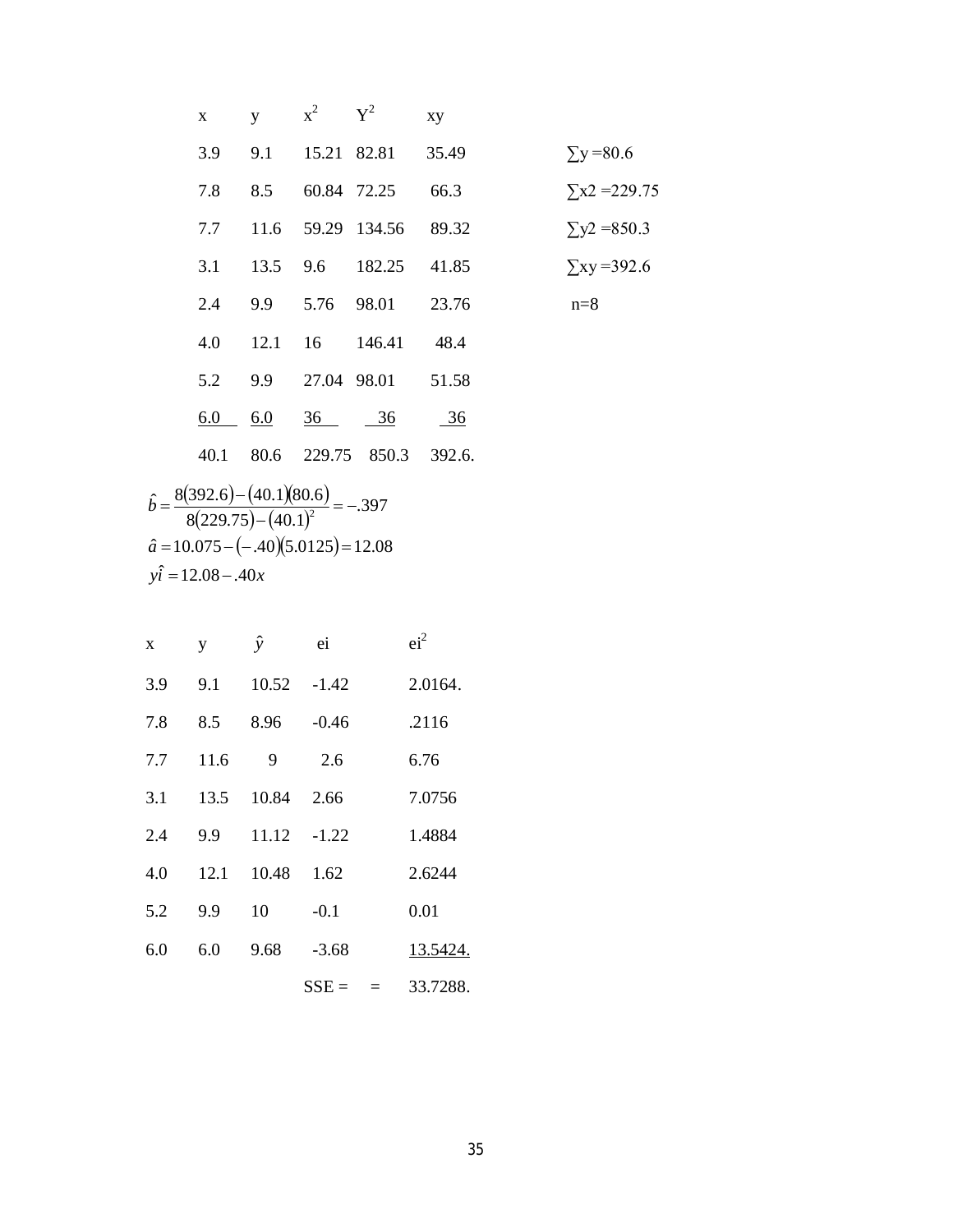| yi   | $\mathbf{y}$ | $yi - y$ | $(yi-\overline{y})^2$ |
|------|--------------|----------|-----------------------|
| 9.1  | 10.075       | -.975    | .950625               |
| 8.5  | 10.075       | $-1.575$ | 2.480625              |
| 11.6 | 10.075       | 1.525    | 2.325625              |
| 13.5 | 10.075       | 3.425    | 11.720625             |
| 9.9  | 10.075       | $-0.175$ | 0.030625              |
| 12.1 | 10.075       | 2,025    | 4.100625              |
| 9.9  | 10.075       | $-0.175$ | 0.030625              |
| 6.0  | 10.075       | $-4.075$ | 16.605625.            |
|      | $SST =$      |          | 38.255                |
|      |              |          |                       |

- $r^2 = 1 \frac{33.7288}{r^2}$ 
	- 38.255.
	- $= .1183$

#### *Correlation*

It is usually desirable to measure the extent of the relationship between x and y as well as observe it in a scatter diagram. The measurement used for this purpose is the correlation coefficient.

This is a value between 1 and  $+1$  that indicates the strength of the linear relationship between two quantitative variables.

Correlation between variables that are not related is called spurious correlation.

*Measures of correlation*

- 1. Karl Pearson's product moment correlation coefficient
- 2. Spearman's Rank correlation coefficient

#### *Karl Pearson Correlation Coefficient*

It is defined as:

$$
r = \frac{n\sum xy - \sum x \sum y}{\sqrt{n\sum x^2 - (\sum x)^2 \sqrt{n\sum y^2 - (\sum y)^2}}}
$$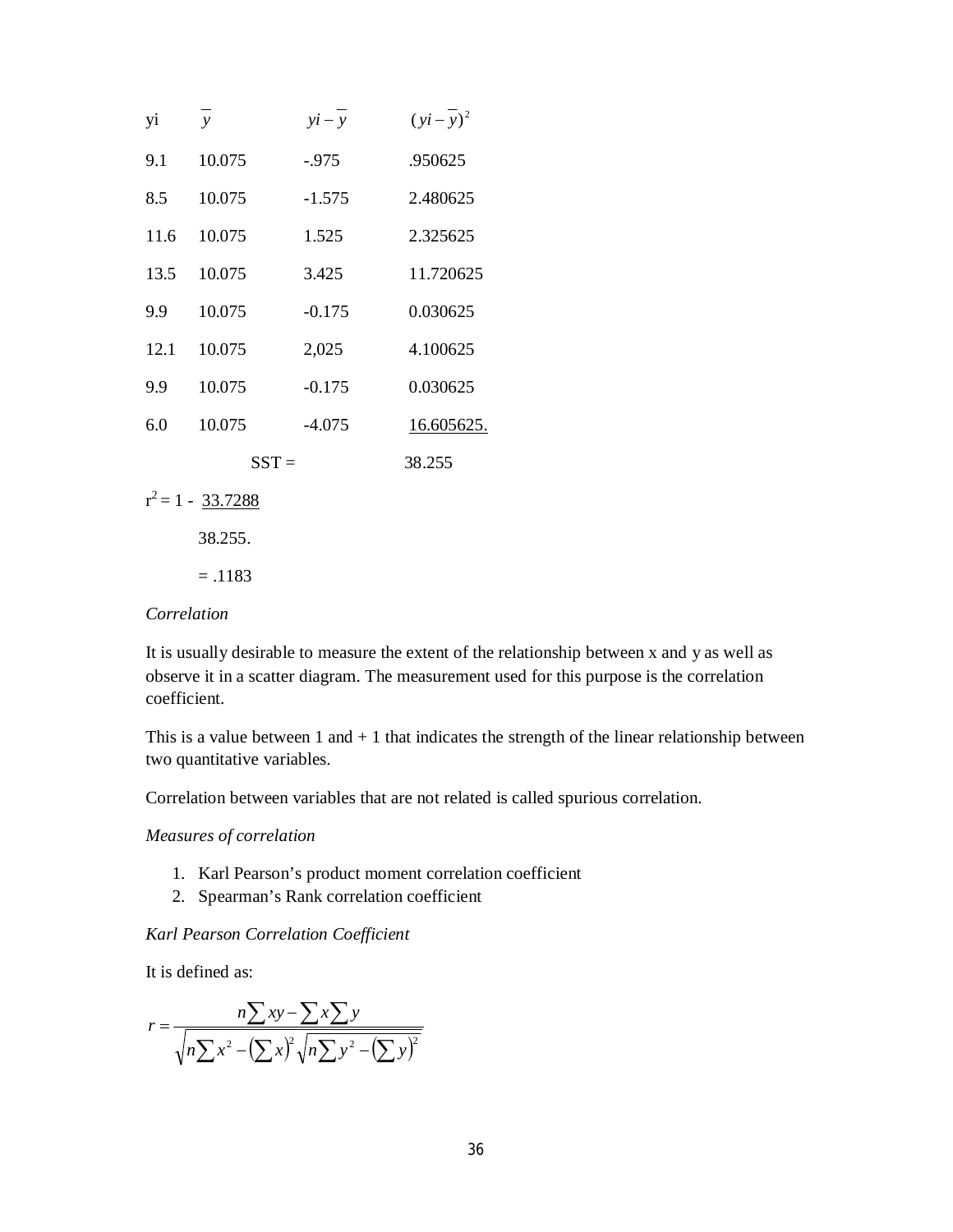For the population coefficient, the same definition is used except the population size N is substituted for the sample size n. The Karl Pearson correlation coefficient is used for quantitative data.

#### *Spearman's Rank Correlation Coefficient*

The spearman rank correlation coefficient is best used when data are in ranks such as those generated in a beauty contest, cooking competition e.t.c.

It is defined as:

$$
r = 1 - \frac{6\sum D^2}{n(n^2 - 1)}
$$

where D is the difference in ranks of paired observation and n is the numbers of pairs.

#### Example

The following data refers to company advertising cost and sales in millions of #:

Adv cost s sales.

| X          | Y    | XY     | $\mathrm{X}^2$ | $Y^2$  |
|------------|------|--------|----------------|--------|
| 2.6        | 138  | 358.8  | 6.76           | 19044  |
| 3.1        | 163  | 505.3  | 9.61           | 26569  |
| 3.5        | 166  | 581.0  | 12.25          | 27556  |
| 3.7        | 177  | 566.1  | 13.69          | 23409  |
| 4.1        | 177  | 725.7  | 16.81          | 31329  |
| 4.4        | 201  | 884.4  | 19.36          | 40401  |
| 4.6        | 216  | 993.5  | 21.16          | 46656  |
| 4.9        | 208  | 1019.2 | 24.01          | 43264  |
| 5.3        | 226  | 1197.8 | 28.09          | 51076  |
| <u>5.8</u> | 238  | 1380.4 | 33.64          | 56644  |
| 42         | 1886 | 8212.3 | 185.38         | 365948 |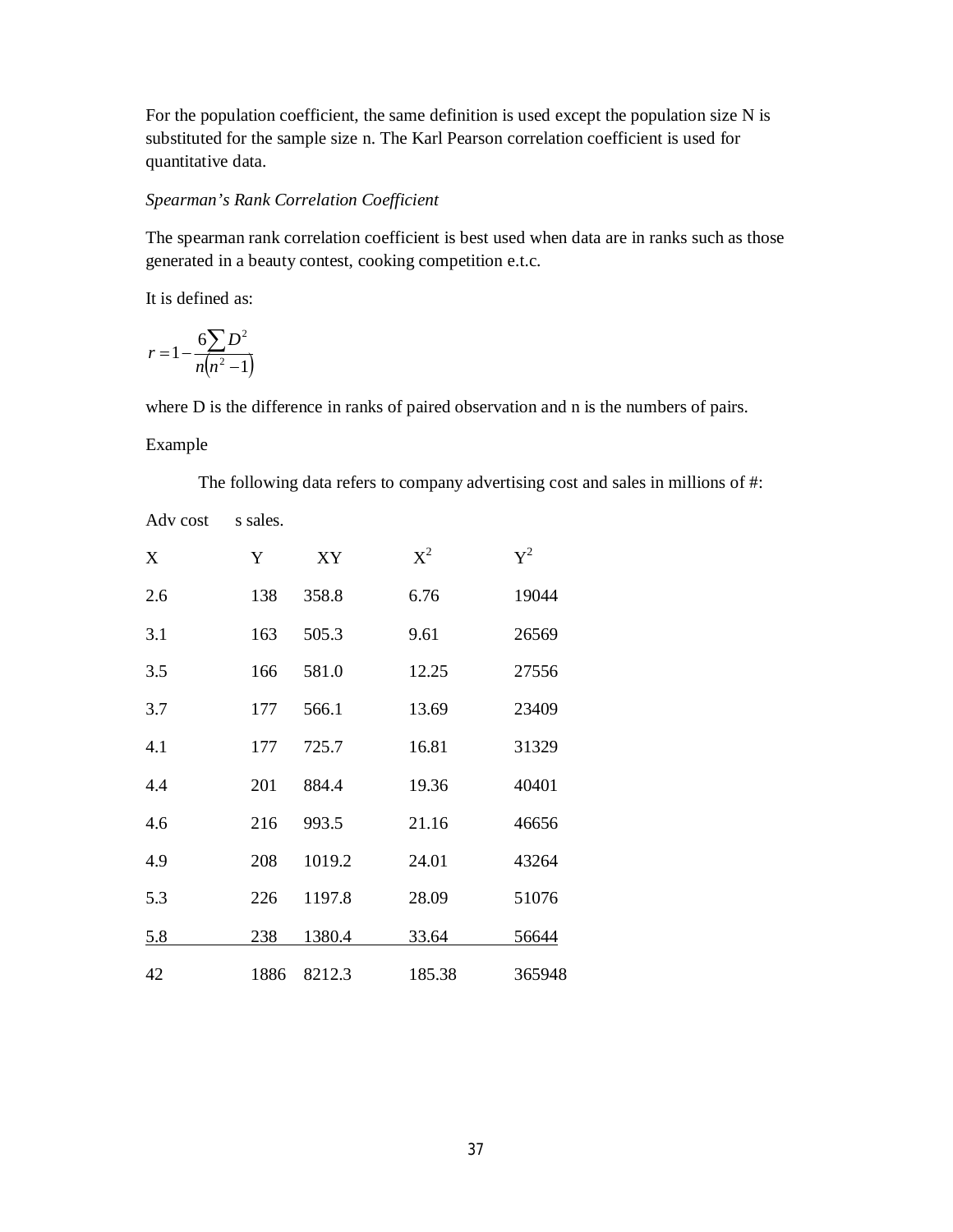$$
r = \frac{10(8212.3) - (42)(1886)}{\sqrt{10(185.38) - (42)^2 \sqrt{10(365948) - (1886)^2}}}
$$
  
= .96

Interpretation - strong positive linear correlation between x and y.

Example

Five products A, B, C, D and E are to be test marketed. Ranking obtained from two respondents are presented below:

| Product       |                | Respondent 1 Respondent 2 |
|---------------|----------------|---------------------------|
| $\mathbf{A}$  | 1              | 2                         |
| B             |                | 3                         |
| $\mathcal{C}$ | $\overline{2}$ | 1                         |
| D             | 3              |                           |
| E             | 5              | 5                         |

To what extent have the two respondents agreed?

| Product       | $(r_{x})$      | $(r_y)$        | d              | d2           |
|---------------|----------------|----------------|----------------|--------------|
| $\mathbf{A}$  | $\mathbf{1}$   | $\overline{2}$ | $-1$           | $\mathbf{1}$ |
| B             | $\overline{4}$ | 5              | $-1$           | 1            |
| $\mathcal{C}$ | $\overline{2}$ | $\mathbf{1}$   | $\mathbf{1}$   | 1            |
| D             | $\mathbf{1}$   | $\overline{4}$ | $-1$           | $\mathbf{1}$ |
| E             | 5 <sup>5</sup> | 3              | $\overline{2}$ | 4            |
|               |                |                |                | 8            |

.6 120  $r = 1 - \frac{6x}{120} =$ 

Comment - the two respondents have agreed to a reasonable extent.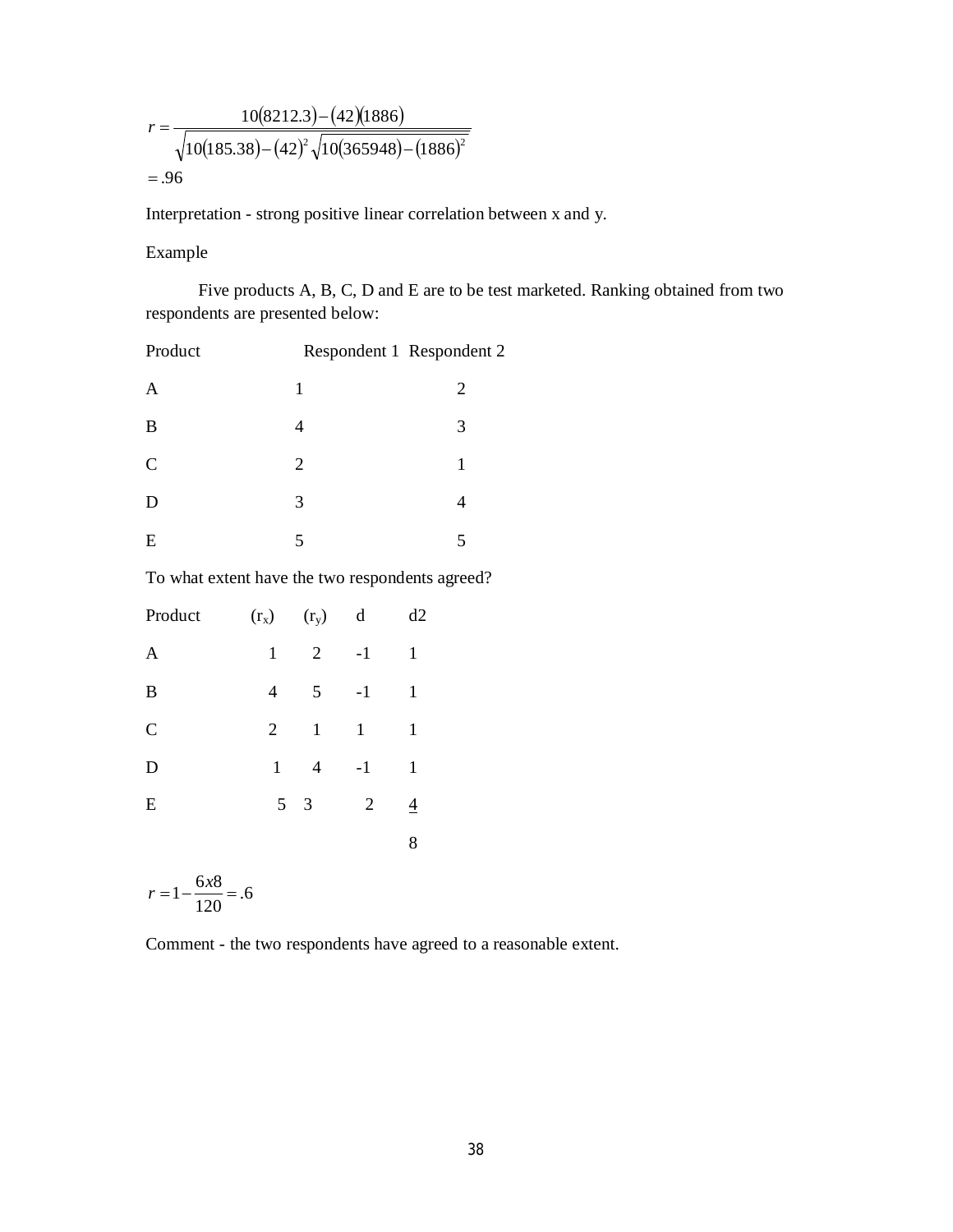## **DESIGN OF SIMPLE EXPERIMENTS**

Design and analysis of experiments are very basic aspects of agricultural research. They involve the use of statistical methods in planning and executing the research to ensure necessary data are collected and processed to facilitate valid conclusions. The role of the statistician in experimentation includes the provision of professional advice on several aspects of the experimentation including:

- 1. the field layout and experimental design to be adopted.
- 2. the type of data to be collected and mode of collection.
- 3. the format for recording, summarizing and presenting the data, and.
- 4. the computations and test of significance to be carried out.

#### *Principles of experimental design*

Experimental design refers to the totality of all preliminary steps taken to ensure that appropriate data are obtained to facilitate correct analysis and thereby lead to valid inferences. However, in a narrow sense it refers to the various patterns of arranging the experimental materials. The experimental materials include.

- (a) An experimental unit is the material to which a single treatment is applied in one replication of the basic experiments e.g. plot of land and bath of seeds.
- (b) sampling unit is used for the fraction of the experimental unit on which a treatment effect is measured. For many experiments, this sampling unit will be the entire experimental unit, but in class where the experiments unit are too large or could be destroyed sampling units are taken within each experimental unit.
- (c) treatment refers to any particular set of experimental conditions or factors that could be imposed on an experimental unit for evaluation e.g. brand of fertilizer temperature conditions e.g.

There are three basic principles of experimental design namely randomization, replication and local control.

#### *Randomization*

Randomization is a process by which the allocation of treatments to experimental units is done by means of some chances device in order to ensure that no particular treatment is consistently favoured or handicapped. By this all the treatments are given equal chance of being allocated to any particular unit.

#### *Replication*

Replication refers to a situation where a treatment is applied to more than one experimental unit. It could also be referred to as the repetition of the basic experiment either over time replicates should always be independent of one another.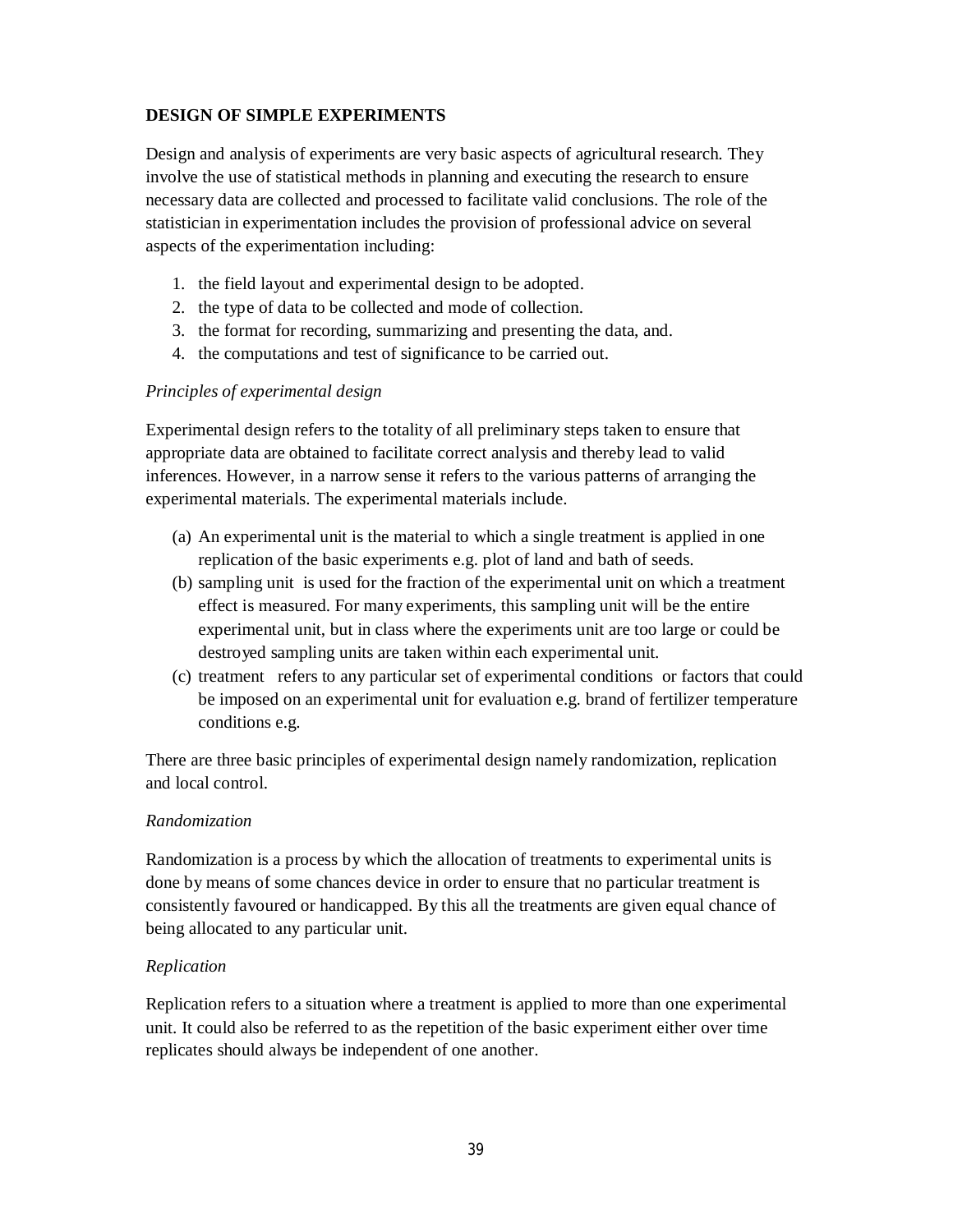#### Local control

This refers to the amount of grouping or blocking of the experimental units that is employed in the experimental design. It entails grouping the experimental units into blocks such that the units within a block are relatively homogeneous while the units between the blocks are heterogonous. Local control is also turned error control.

#### *Procedure for experimentation*

- 1. State the problem
- 2. State the objective
- 3. Design the experiments
- 4. Performs the experiments
- 5. Analyse the data and interpret results
- 6. Prepare the reports of the experiments

#### *Types of experimental design*

- 1. Completely Randomised Design (CRD)
- 2. Randomised Complete Block Design (RCBD)
- 3. Latin square design
- 4. Nested design
- 5. Cross over design
- 6. e.t .c.

#### *Completely randomised design*

The completely randomised design (CRD) is the simplest type of experimental design. It involves the random allocation of the treatments to the experimental unit without any restriction. Thus the probability of receiving any particular treatment is the same for all the experimental units. The CRD is used only in experiments where the experimental units are homogeneous. The design is also called one way classification design since the homogeneous experimental units are classified according to the levels of only one factor i.e. the treatment.

The statistical model for CRD is a linear additive model of the form:

 $yi = u + Ti + ei$ 

 $yi = individual observation (i.e. observation of jth treatment in ith plot).$ 

- $u =$  general mean.
- $Ti =$  effect of the jth treatment.
- $ei =$  experimental error.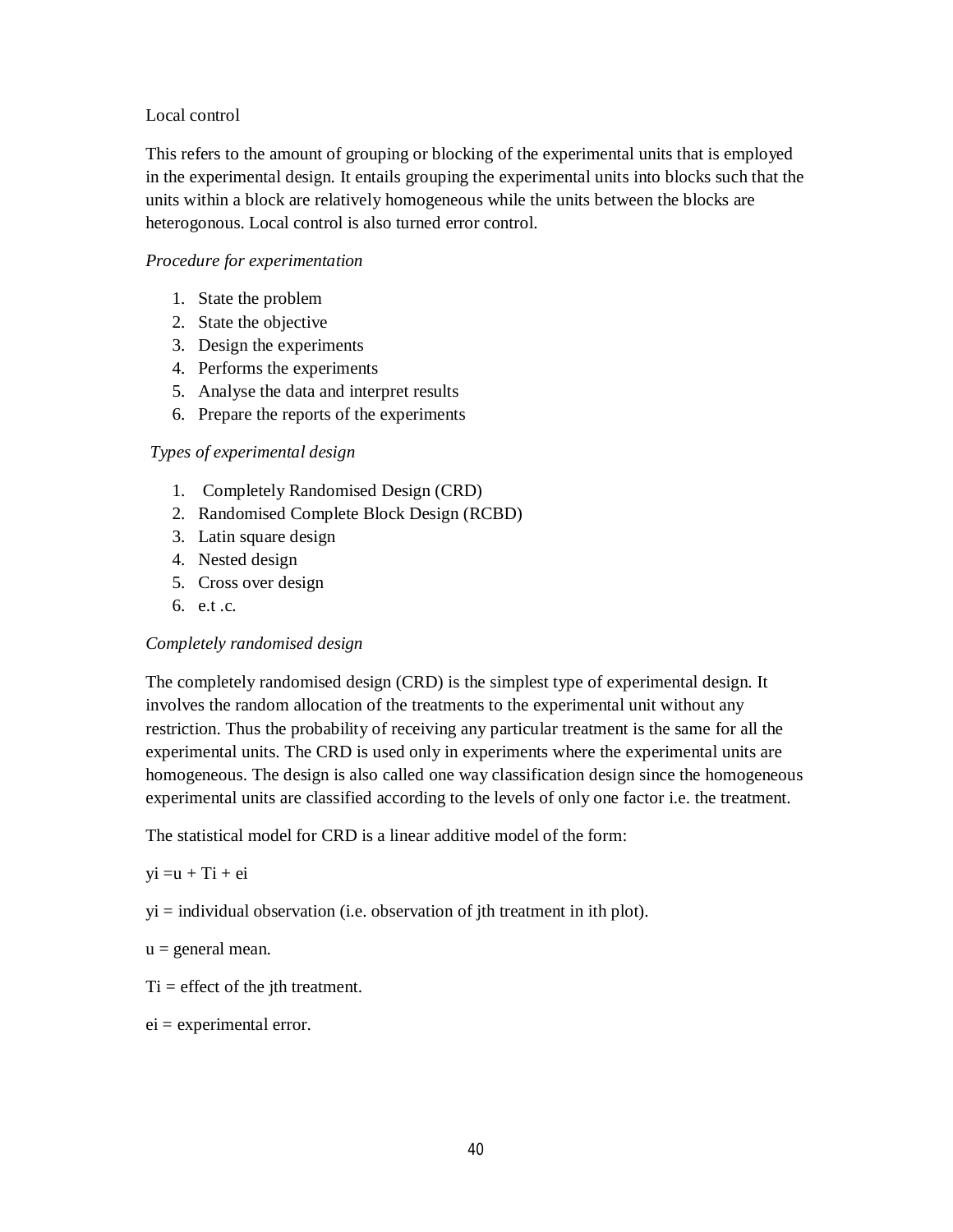#### ANOVA Models for CRD

Model I - fixed effects model

When the levels of a factor are specifically chosen one is said to have designed a fixed effects model e.g. in our example the four feeds were not randomly selected from a feed catalogue, but were specifically chosen.

Model II - random effects model

The intent here is to generalize, considering the locations. All the calculations are identical to model I, but the null hypothesis is better stated as ho.

#### Model III - mixed effects model

This model combines the features of the fixed and the random effects model. For some experiments with more than one factor the levels of a certain factor in the same experiments may be random. Such experiments are classified under the mixed effects model.

#### *Randomised complete block design*

RCBD is a design used when the experimental units are not homogeneous and thus can be allocated to groups or blocks such that the variation among blocks is maximised while the variation within any particular block is minimised. The blocks are sometimes referred to as replicates.

The major advantage of the RCBD over the CRD is that it yields more precise results due to the grouping of the experimental units into blocks. The linear statistical model for the RCBD is:

 $yij = u + Bi + tj + eij$ 

where

```
yij = individual observation
```
 $u =$  general mean

 $Bi = effect of the i<sup>th</sup> block$ 

T = effect of the  $j<sup>th</sup>$  treatment

eij = experimental error

ANOVA models for RCBD

Model I factors a and b both fixed.

Model II factors a and b both random.

Model III factors a fixed factor b random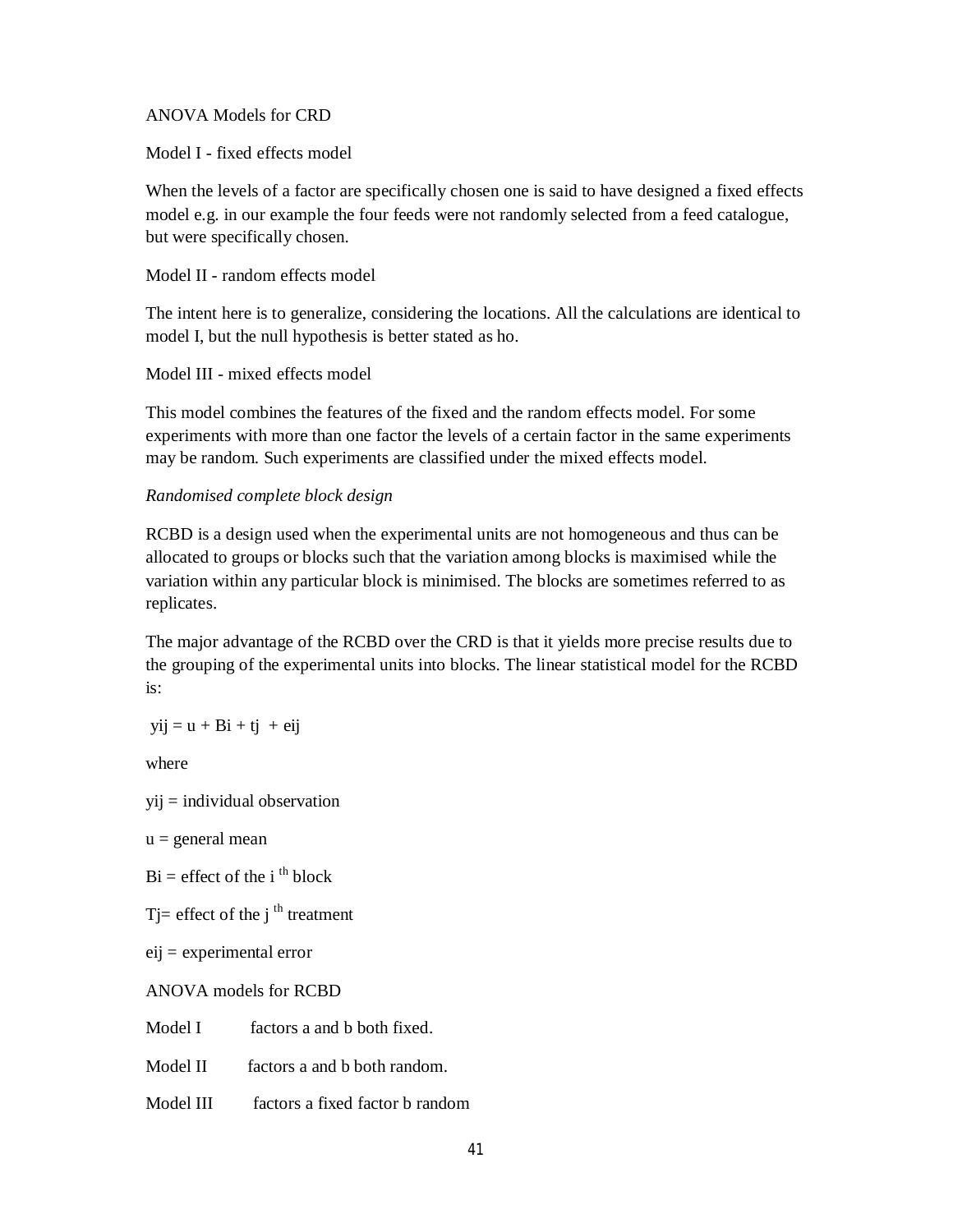## **ONE WAY ANALYSIS OF VARIANCE (CRD)**

#### Assumptions

- 1. the treatment and experimental effects are additive.
- 2. the experimental errors are randomly independents and normally distributed about zero mean and with a common variance.

### Test Procedure

Ho:  $U1 = U2 = U3 =$ .......Uk

Hi: the means are not all equal

*level*

Reject Ho if  $Fc > F\mathfrak{d}$ ,

Test statistics:

ANOVA table

| Source of   | Degree of  | Sum of squares. | Mean square.     | Fc.                 |
|-------------|------------|-----------------|------------------|---------------------|
| variation.  | freedom.   |                 |                  |                     |
| Treatments. | $V1 = k-1$ | SS treatment    | $SStreament/K -$ | <b>MStreatments</b> |
|             |            |                 |                  | /MSE                |
| Error       | $V1 = n-k$ | <b>SSE</b>      | $SSE/n-k$        |                     |
| Total.      | n-1        | <b>SST</b>      |                  |                     |